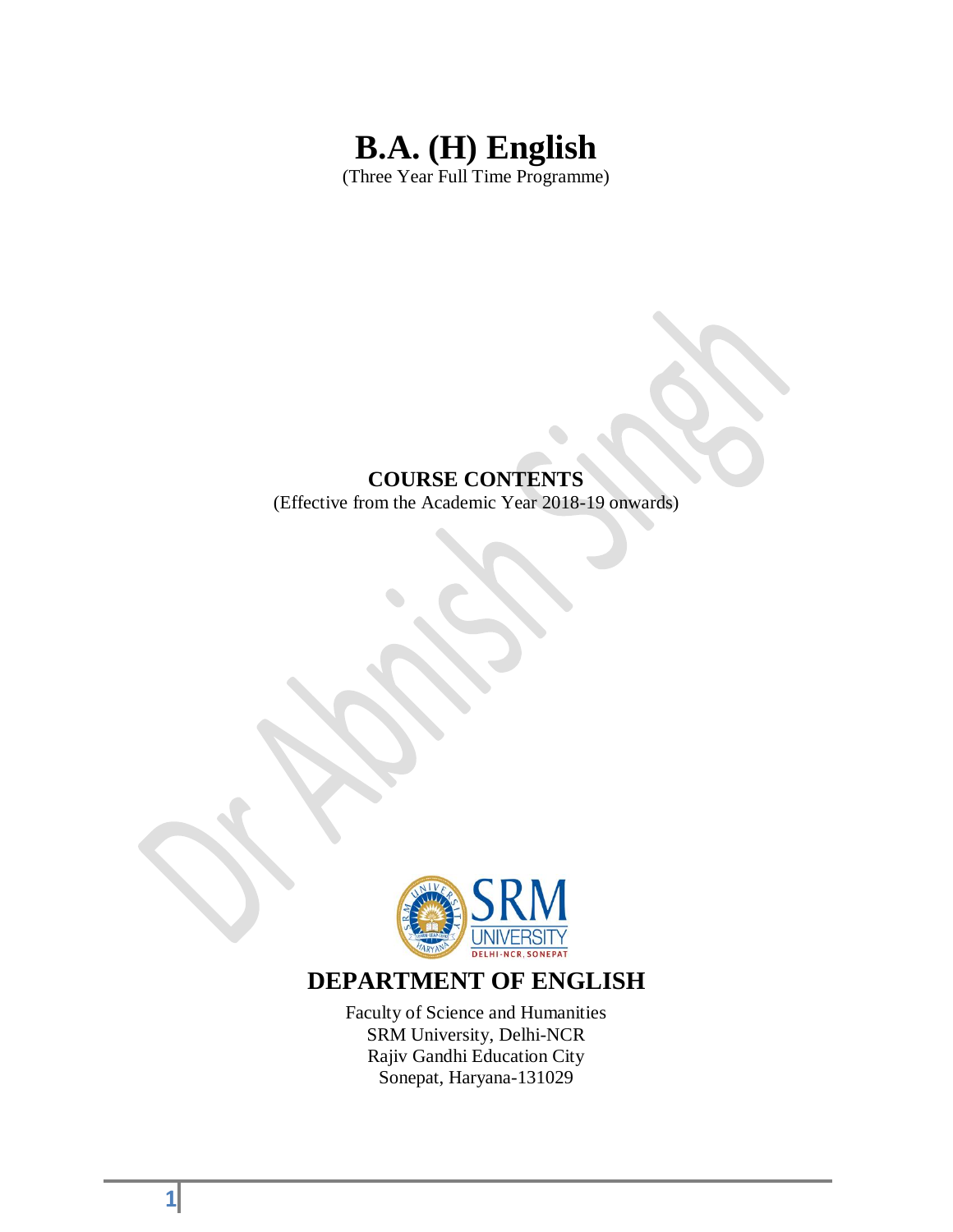Faculty of Science and Humanities SRM University, Delhi-NCR

# **Course: B.A. (H) English**

|                     | <b>BEN101</b> | Paper 1: English Fiction                        |
|---------------------|---------------|-------------------------------------------------|
|                     | <b>BEN102</b> | Paper 2: Indian English Fiction                 |
| <b>Semester I</b>   | <b>BEN103</b> | Paper 3: Commonwealth Fiction                   |
|                     | <b>BEN104</b> | Paper 4: Communication Skills - I               |
|                     | <b>BEN201</b> | Paper 5: English Poetry - I                     |
| <b>Semester II</b>  | <b>BEN202</b> | Paper 6: Indian English Poetry                  |
|                     | <b>BEN203</b> | Paper 7: English Drama                          |
|                     | <b>BEN204</b> | Paper 8: Communication Skills - II              |
|                     | <b>BEN301</b> | Paper 9: English Poetry - II                    |
| <b>Semester III</b> | <b>BEN302</b> | Paper 10: Indian Fiction in English Translation |
|                     | <b>BEN303</b> | Paper 11: Literary Movements and Theories       |
|                     | <b>BEN304</b> | Paper 12: Personality Development - I           |
|                     | <b>BEN401</b> | Paper 13: American Poetry                       |
| <b>Semester IV</b>  | <b>BEN402</b> | Paper 14: Indian English Drama                  |
|                     | <b>BEN403</b> | Paper 15: English Prose                         |
|                     | <b>BEN404</b> | Paper 16: Personality Development - II          |
|                     | <b>BEN501</b> | Paper 17: Indian English Prose                  |
|                     | <b>BEN502</b> | Paper 18: Anglo-American Fiction                |
| <b>Semester V</b>   | <b>BEN503</b> | Paper 19: Twentieth Century Poetry              |
|                     | <b>BEN504</b> | Paper 20: Feminist Fiction in English - I       |
|                     | <b>BEN601</b> | Paper 21: Feminist Fiction in English - II      |
|                     | <b>BEN602</b> | Paper 22: Post-modern Poetry                    |
| <b>Semester VI</b>  | <b>BEN603</b> | Paper 23: Post-modern Fiction                   |
|                     | <b>BEN604</b> | Paper 24: Project Work                          |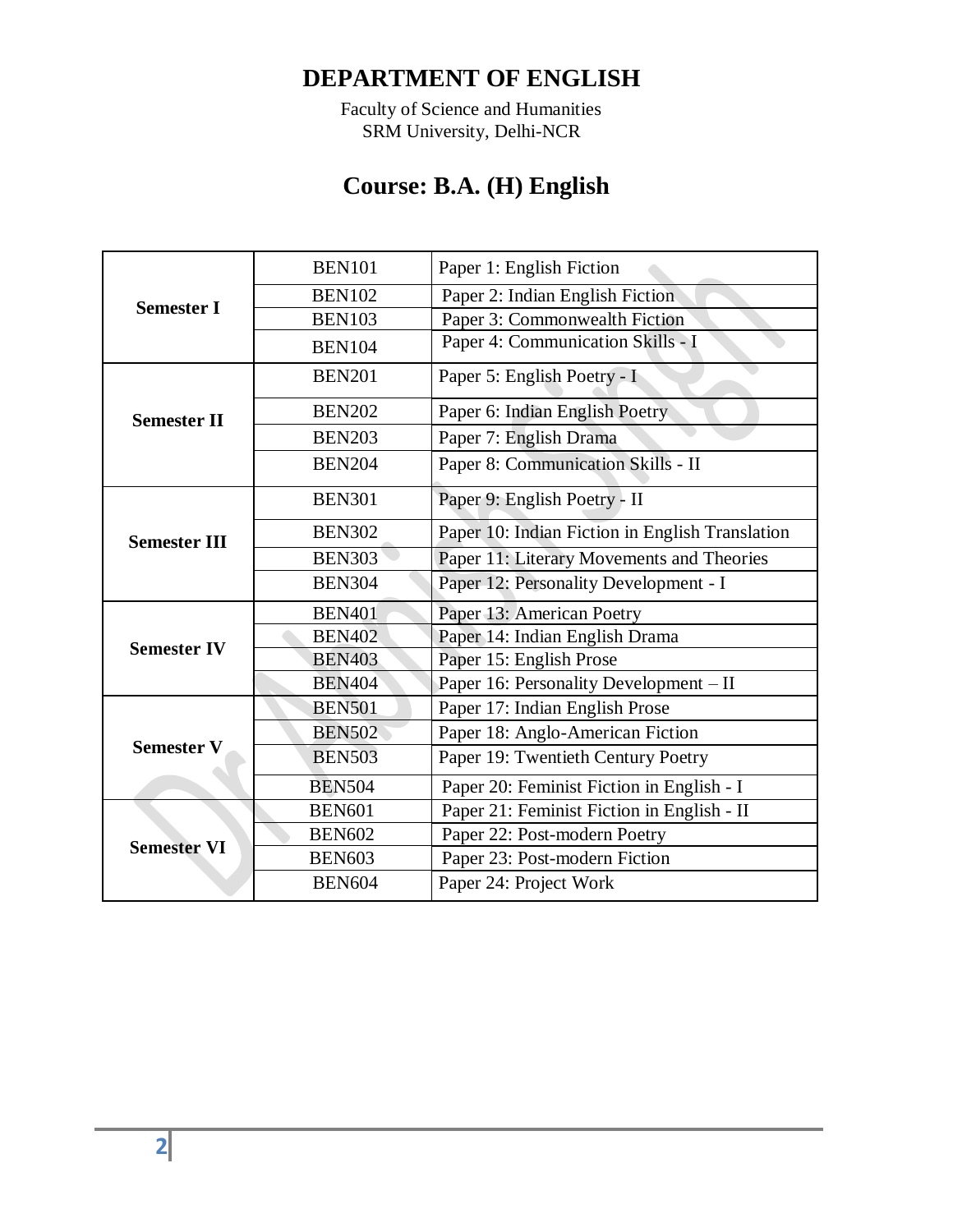Faculty of Science and Humanities SRM University, Delhi-NCR

# **Mode of Evaluation & Teaching Hours**

The Semester-wise mode of evaluation and teaching hours for B.A. (H) English will be as follows:

| <b>Type of Paper</b> | Max.<br><b>Marks</b> | <b>Theory</b>  | <b>Internal Assessment</b>                           | <b>Teaching per</b><br>week | <b>Credit</b> |
|----------------------|----------------------|----------------|------------------------------------------------------|-----------------------------|---------------|
| Main Papers          | 100                  | 70             | 30                                                   | 5 Lectures/<br>4 Lectures & |               |
|                      |                      |                | (Including 10 marks for<br>Departmental Seminar/Book | 1 Lang. Lab                 |               |
|                      |                      |                | Review/Literary Article/                             |                             |               |
|                      |                      |                | Research Paper/Language                              |                             |               |
|                      |                      |                | Lab/ Assignment)                                     |                             |               |
|                      |                      |                |                                                      |                             |               |
| Project Work         | 200                  | 140            | 60                                                   |                             | 8             |
|                      |                      | (Dissertation) | (Internal & Viva-voce)                               |                             |               |

- > The Programme shall have six Semesters.
- Number of papers in each Semester shall be four, including the project work.
- > Topics for the Dissertations will have to be approved by the Departmental Board of Studies in the beginning of the VI Semester.
- Allotment of Supervisors will also be done by the Departmental Board of Studies.
- $\triangleright$  The existing syllabi of all Credit Courses shall remain unchanged.
- $\triangleright$  One lecture consists of 60 minutes.
- $\triangleright$  One language lab consists of 120 minutes.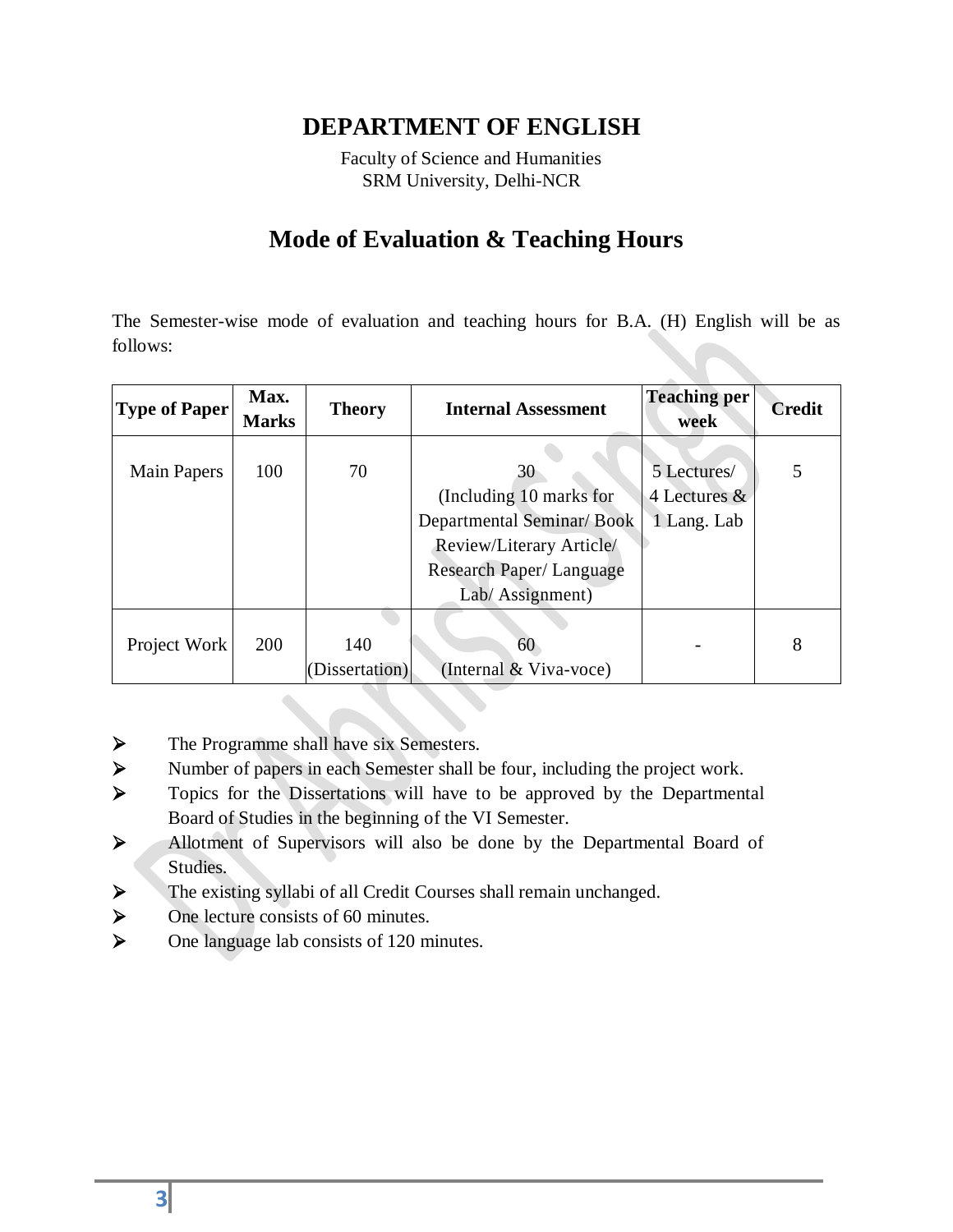Faculty of Science and Humanities SRM University, Delhi-NCR

# **Course Objectives**

- 1. Familiarity with terms, practices and theoretical foundations of the disciplines.
	- $\triangleright$  Students will analyze work(s) of literature in one or more interpretive contexts or frameworks.
	- $\triangleright$  Students will use one or more theoretical approaches to literary interpretation.
	- $\triangleright$  Students will create aesthetic structures for the genre in which they are writing.
	- $\triangleright$  Students will demonstrate knowledge of the history of the study material.
- 2. Development of the reading, analytical, and critical skills of the disciplines.
	- $\triangleright$  Students will analyze and interpret literature.
	- $\triangleright$  Students will use writing techniques constitutive of individual genres.
	- $\triangleright$  Students will edit, copyedit, and proofread manuscripts.
	- $\triangleright$  Students will learn the significance of life skills, values and ethics for their socio-cultural development.
- 3. Ability to communicate correctly and effectively within and about the disciplines.
	- $\triangleright$  Students will write critically about literature, using textual evidence with proper citation.
	- $\triangleright$  In research papers, students will use relevant scholarship.
	- $\triangleright$  Students will use language for aesthetic effect and professional communication.
	- $\triangleright$  Students will create a comprehensive lesson plan.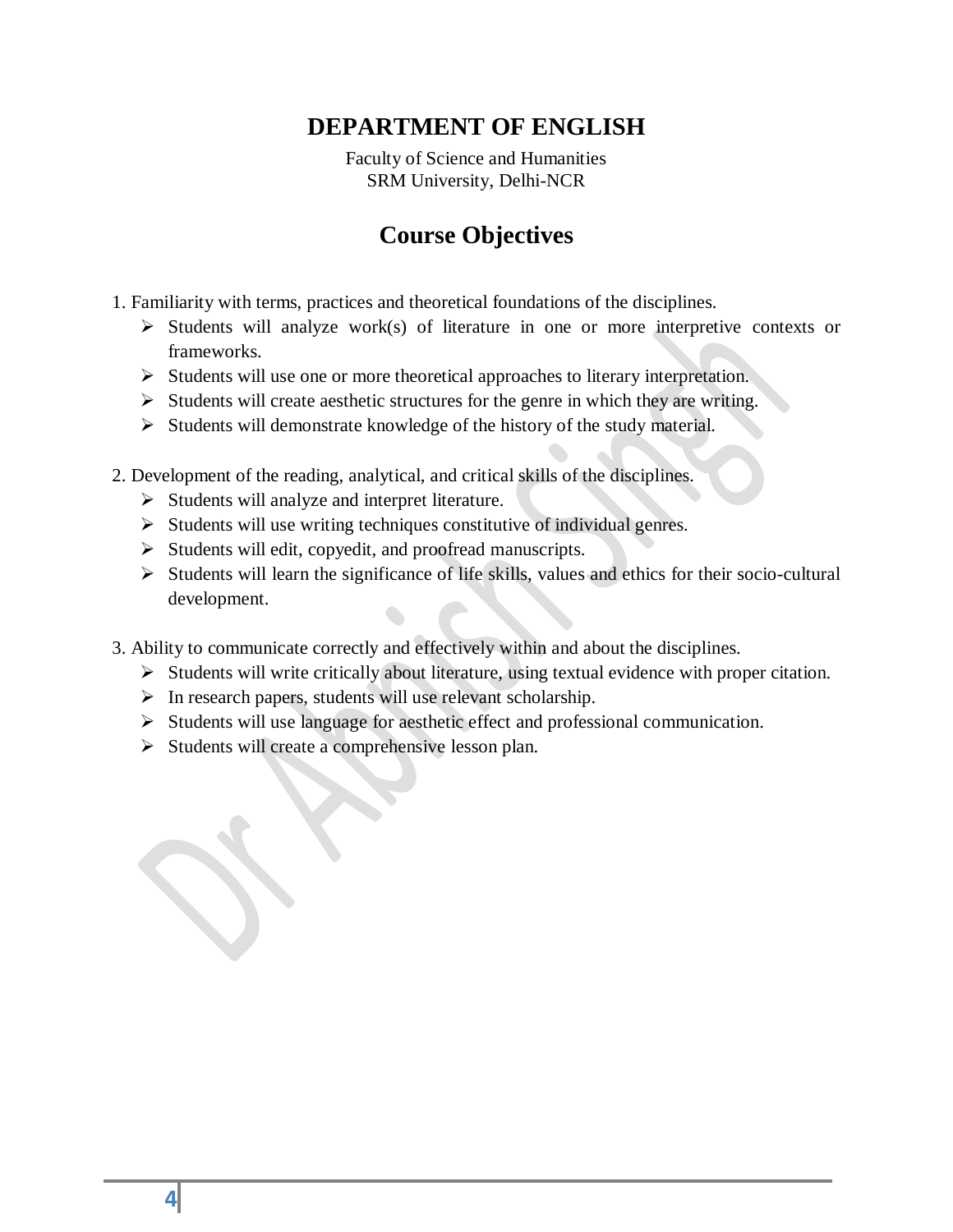Faculty of Science and Humanities SRM University, Delhi-NCR

#### **B.A. (H) - I Year (Sem I)**

### **Paper 1: English Fiction (BEN101)**

|                                                                             | LTPC<br>5005 |
|-----------------------------------------------------------------------------|--------------|
| <b>Contents</b>                                                             |              |
| Unit I<br>Henry Fielding: Joseph Andrews (Detailed Study)                   | 08 Periods   |
| Unit II<br>Jane Austen: Pride and Prejudice (Detailed Study)                | 08 Periods   |
| Unit III<br><b>Charles Dickens: Great Expectations (Non-detailed Study)</b> | 08 Periods   |
| Unit IV<br>Thomas Hardy: The Mayor of Casterbridge (Non-detailed Study)     | 08 Periods   |
| Unit V<br>George Orwell: Animal Farm (Non-detailed Study)                   | 08 Periods   |

- 1. Henry Fielding. *Joseph Andrews & Shamela*. Penguin Classics, 1999.
- 2. Jane Austen. *Pride and Prejudice*. Collins Classics, 2010.
- 3. Charles Dickens. *Great Expectations*. Vintage Children's Classics, 2014.
- 4. Thomas Hardy. *The Mayor of Casterbridge*. Penguin Classics, 2013.
- 5. George Orwell. *Animal Farm*. Prabhat Prakashan, 2017.
- 6. Ronald Carter and John McRae. *The Routledge History of Literature in English*. Routledge, 2014.
- 7. William Henry Hudson. *An Outline: History of English Literature*. Rupa Publications India, 2015.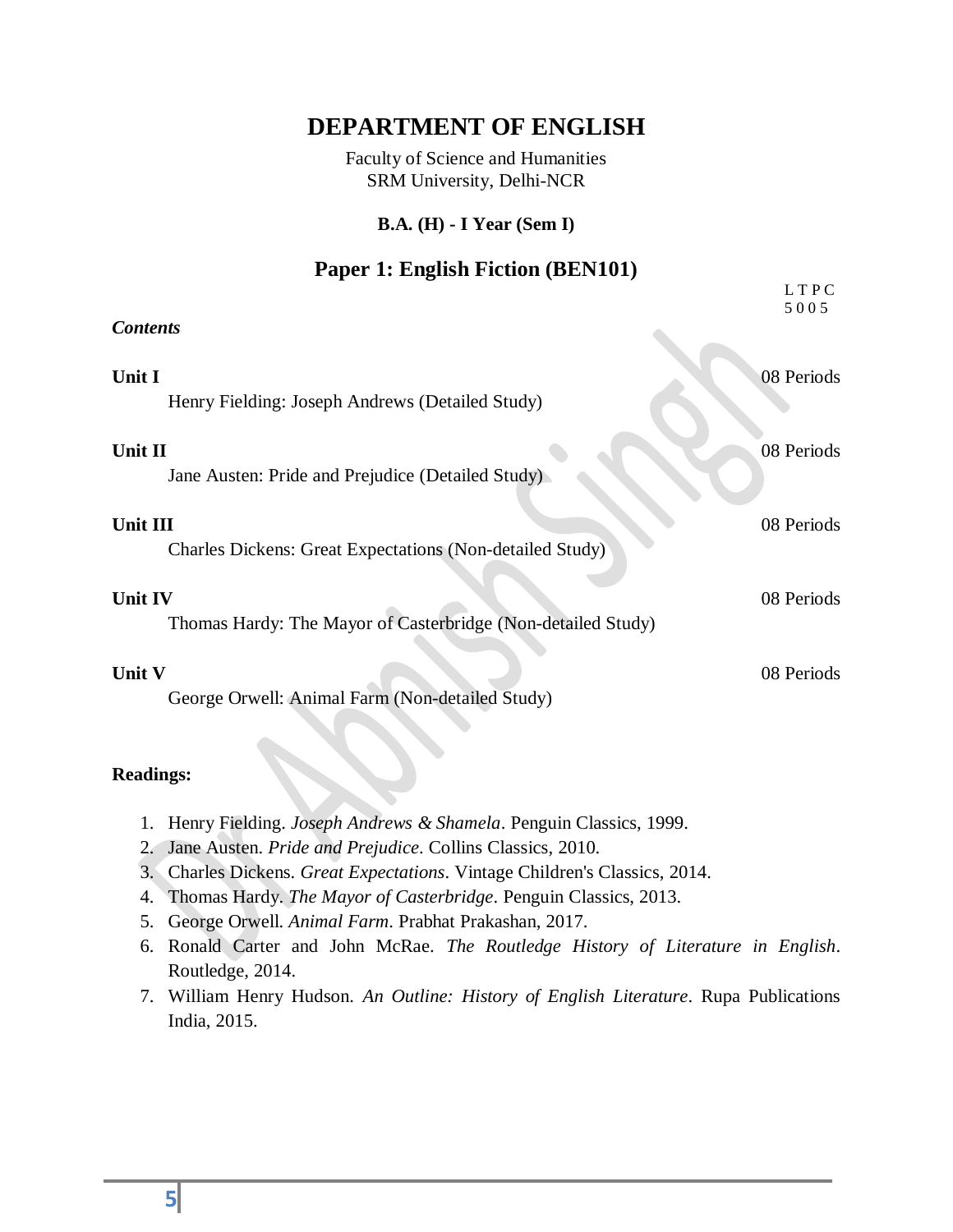Faculty of Science and Humanities SRM University, Delhi-NCR

#### **B.A. (H) - I Year (Sem I)**

### **Paper 2: Indian English Fiction (BEN102)**

|                                                      | LTPC<br>5005 |
|------------------------------------------------------|--------------|
| <b>Contents</b>                                      |              |
| Unit I                                               | 08 Periods   |
| R K Narayan: The Bachelor of Arts (Detailed Study)   |              |
| Unit II                                              | 08 Periods   |
| Khushwant Singh: Train to Pakistan (Detailed Study)  |              |
| <b>Unit III</b>                                      | 08 Periods   |
| Kamala Markandaya: Two Virgins (Non-detailed Study)  |              |
| Unit IV                                              | 08 Periods   |
| Arun Joshi: The Last Labyrinth (Non-detailed Study)  |              |
| <b>Unit V</b>                                        | 08 Periods   |
| Amitabh Ghosh: The Shadow Lines (Non-detailed Study) |              |

- 1. R K Narayan. *The Bachelor of Arts*. Indian Thought Publications, 2015.
- 2. Khushwant Singh. *Train to Pakistan*. Penguin India, 2016.
- 3. Kamala Markandaya. *Two Virgins*. Penguin India, 2010.
- 4. Arun Joshi. *The Last Labyrinth*. Orient Paperbacks, 2012.
- 5. Amitabh Ghosh: The Shadow Lines. Penguin India, 2009.
- 6. Satish Kumar. *A Survey of Indian English Novel*. Prakash Book Depot, 1996.
- 7. M K Naik. *Indian English Fiction: A Critical Study*. Pencraft International, 2009.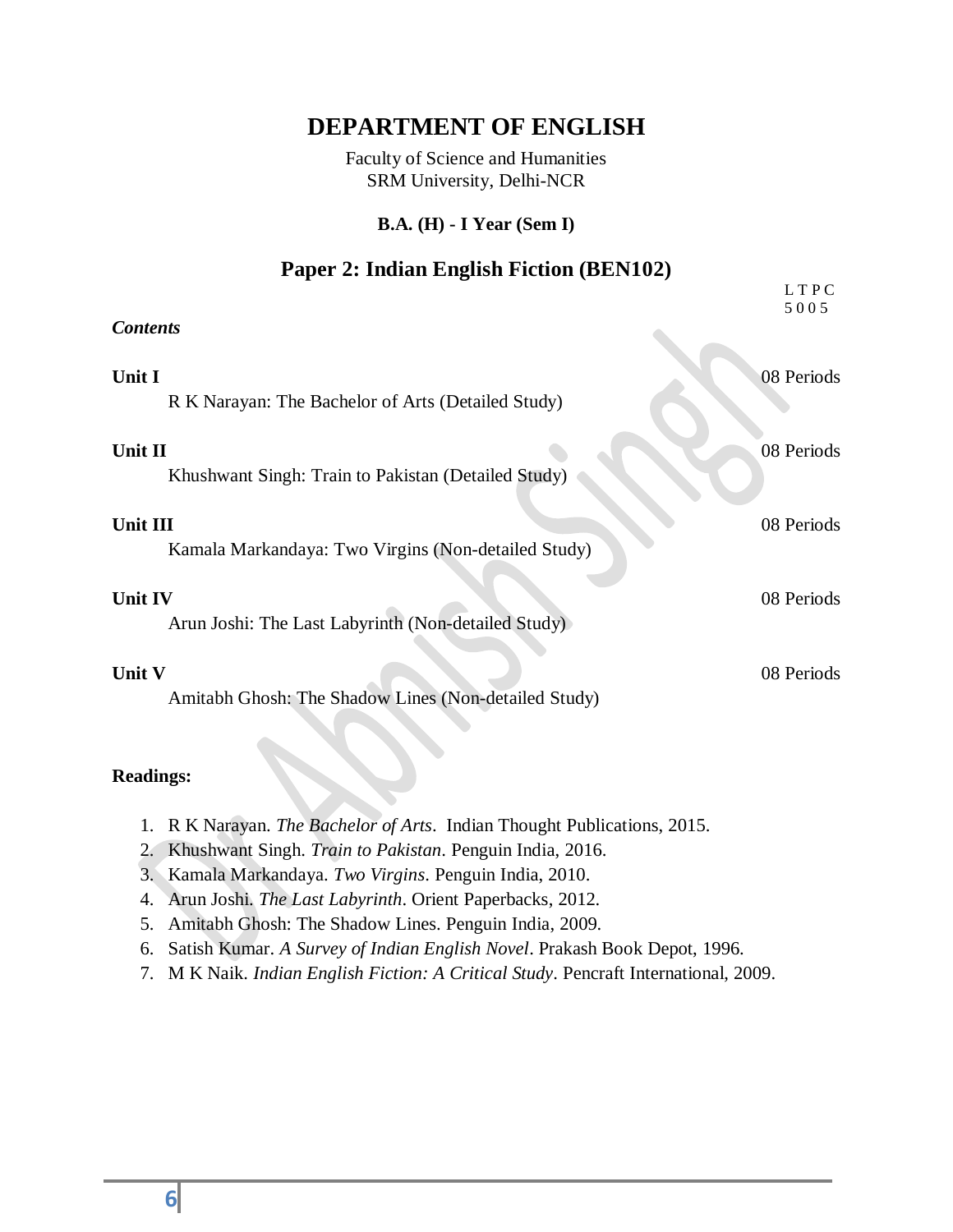Faculty of Science and Humanities SRM University, Delhi-NCR

#### **B.A. (H) - I Year (Sem I)**

### **Paper 3: Commonwealth Fiction (BEN103)**

| LTPC<br>5005 |
|--------------|
|              |
| 08 Periods   |
| 08 Periods   |
| 08 Periods   |
| 08 Periods   |
| 08 Periods   |
|              |

- 1. Doris Lessing. *The Golden Notebook*.4th Estate, 2013.
- 2. V S Naipaul. *A Bend in the River*. Picador, 2011.
- 3. Chinua Achebe. *Things Fall Apart*. Penguin UK, 2001.
- 4. Nadine Gordimer. *My Son's Story*. Bloomsbury Modern Library, 2003.
- 5. Alice Munro. *Dance of the Happy Shades*. RHUK, 2000.
- 6. Alessandro Monti. *Commonwealth Fiction: Twenty-First Century Readings*. Atlantic Publishers, 2002.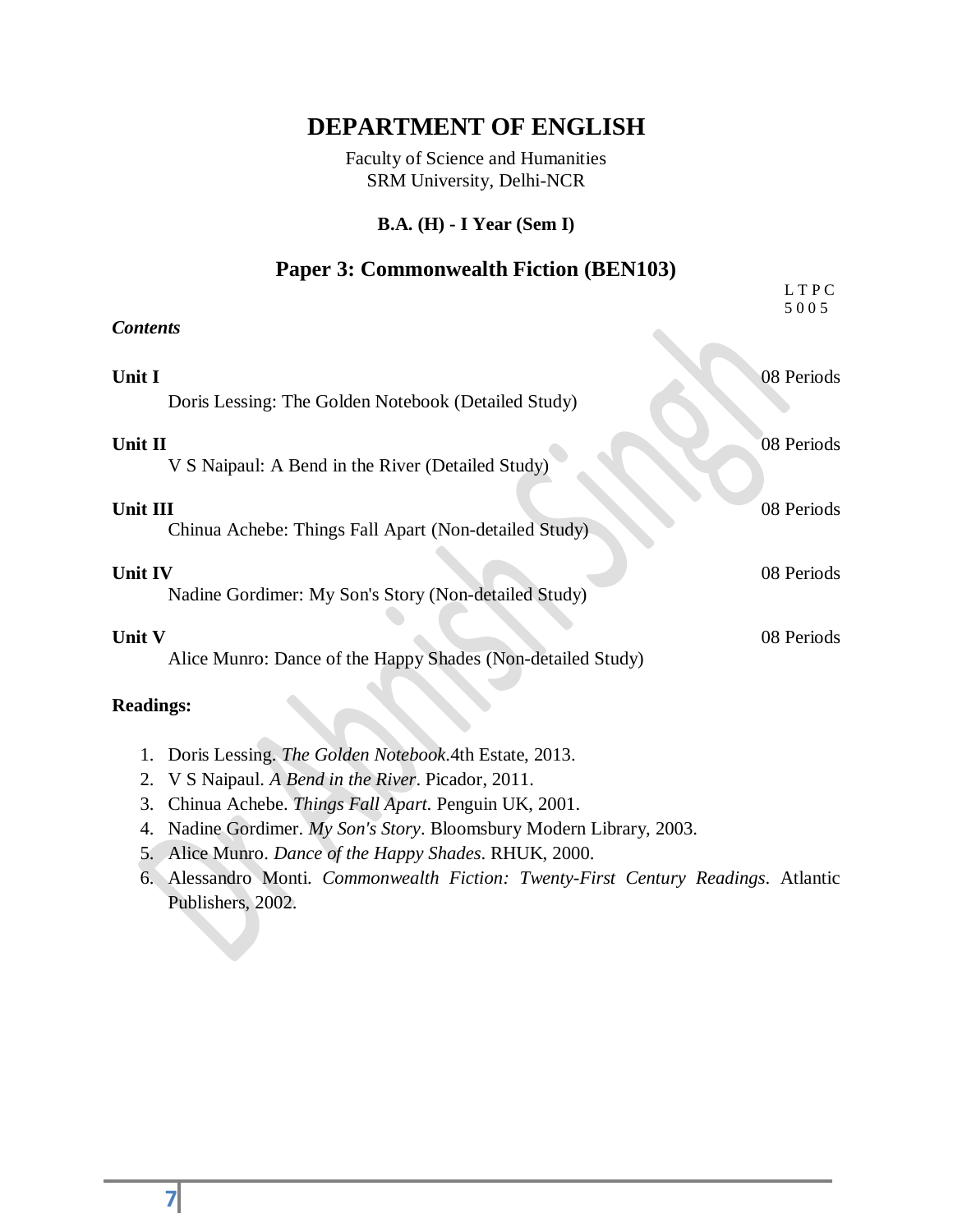Faculty of Science and Humanities SRM University, Delhi-NCR

#### **B.A. (H) - I Year (Sem I)**

#### **Paper 4: Communication Skills - I (BEN104)** L T P C

| <b>Contents</b>         | 4025                                                                                                                                                                  |
|-------------------------|-----------------------------------------------------------------------------------------------------------------------------------------------------------------------|
| Unit I                  | 08 Periods                                                                                                                                                            |
| Listening $&$ Speaking: | Listening to audio and video texts and responding to them by way<br>of answering prepared questions on them. Introducing yourself and<br>giving personal information. |
| Reading:                | Skimming and scanning of literary texts and identifying themes<br>and specific details.                                                                               |
| Writing:                | Note-making & note-taking.                                                                                                                                            |
| Vocabulary:             | Word formation – prefixes and suffixes.                                                                                                                               |
| Grammar:                | Use of tenses (Present, Past & Future) in context.                                                                                                                    |
| Unit II                 | 08 Periods                                                                                                                                                            |
| Listening & Speaking:   | to extended audio and video<br>Listening<br>texts,<br>especially<br>talks/lectures, and commenting on them. Talking about people,<br>things and places.               |
| Reading:                | Critical reading–finding key information in the given text.                                                                                                           |
| Writing:                | Writing notices, agendas and minutes.                                                                                                                                 |
| Vocabulary:             | Relating words to literary field, mode and style of discourse.                                                                                                        |
| Grammar:                | Basic clause patterns (SV, SVA, SVC, SVO, SVOO, SVOC).                                                                                                                |
| Unit III                | 08 Periods                                                                                                                                                            |
| Listening $&$ Speaking: | Group interaction. Role-play.                                                                                                                                         |
| Reading:<br>Writing:    | Reading and interpretation of visual material.<br>Jumbled sentences – Coherence and Cohesion in writing.                                                              |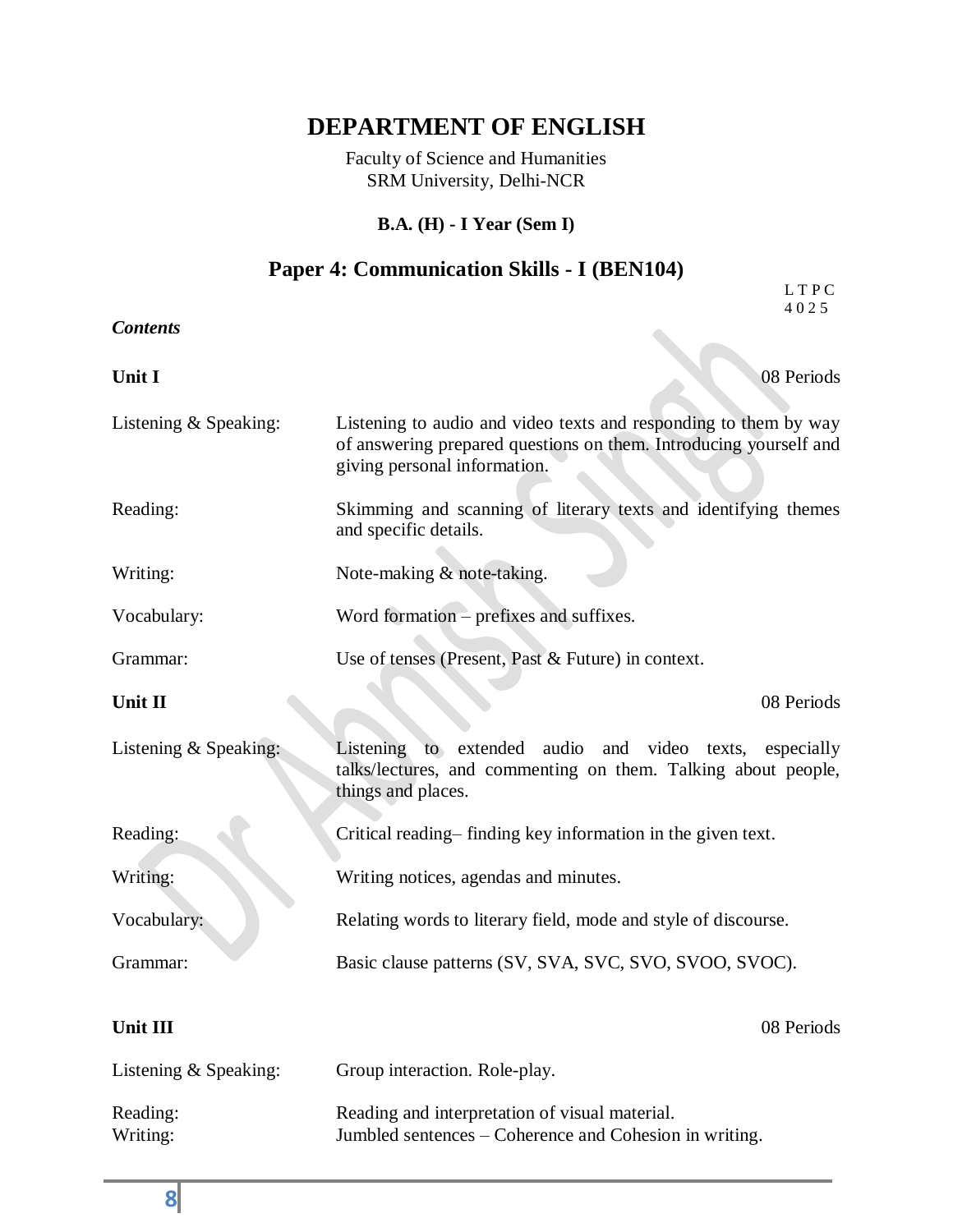| Vocabulary:             | Use of homophones.                                                                                                                                                   |
|-------------------------|----------------------------------------------------------------------------------------------------------------------------------------------------------------------|
| Grammar:                | Basic Sentences types (statements, questions (wh- questions, Yes /<br>No questions, tag questions).                                                                  |
| Unit IV                 | 08 Periods                                                                                                                                                           |
| Listening $&$ Speaking: | Watching videos and documentaries and responding to questions<br>based on them.                                                                                      |
| Reading:                | Poetry reading.                                                                                                                                                      |
| Writing:                | Expanding newspaper headlines and other short outlines into full<br>length texts.                                                                                    |
| Vocabulary:             | Study of socio-cultural terms.                                                                                                                                       |
| Grammar:                | <b>Use of Articles</b>                                                                                                                                               |
| Unit V                  | 08 Periods                                                                                                                                                           |
| Listening $&$ Speaking: | Making presentations on given topics. Making requests and<br>responding to requests. Asking for and giving directions.<br>Thanking someone and responding to thanks. |
| Reading:                | Comprehension of Literary Dialogues (questions relating to<br>vocabulary, syntax, theme, implications, inferences etc).                                              |
| Writing:                | Paraphrasing, summarizing.                                                                                                                                           |
| Vocabulary:             | Use of synonyms and antonyms.                                                                                                                                        |
| Grammar:                | Reported speech.                                                                                                                                                     |

- 1. *Cambride Advanced Learner's Dictionary*. Latest Edition.
- 2. *Oxford Advanced Learner's Dictionary.* Latest Edition.
- 3. Wren & Martin. *High School English Grammar & Composition*. S. Chand & Co, 2017.
- 4. Paul Anderson. *Technical Communication: A Reader-centered Approach.* Cengage Learning, 2010.
- 5. Daniel G Riordan. *Technical Communication.* Cengage Learning, 2005.
- 6. Sanjay Kumar & Pushp Lata. *Communication Skills*. Oxford University Press, 2015.
- 7. Z.N. Patel. *English for Practical Purposes.* Macmillan India Ltd, 2015.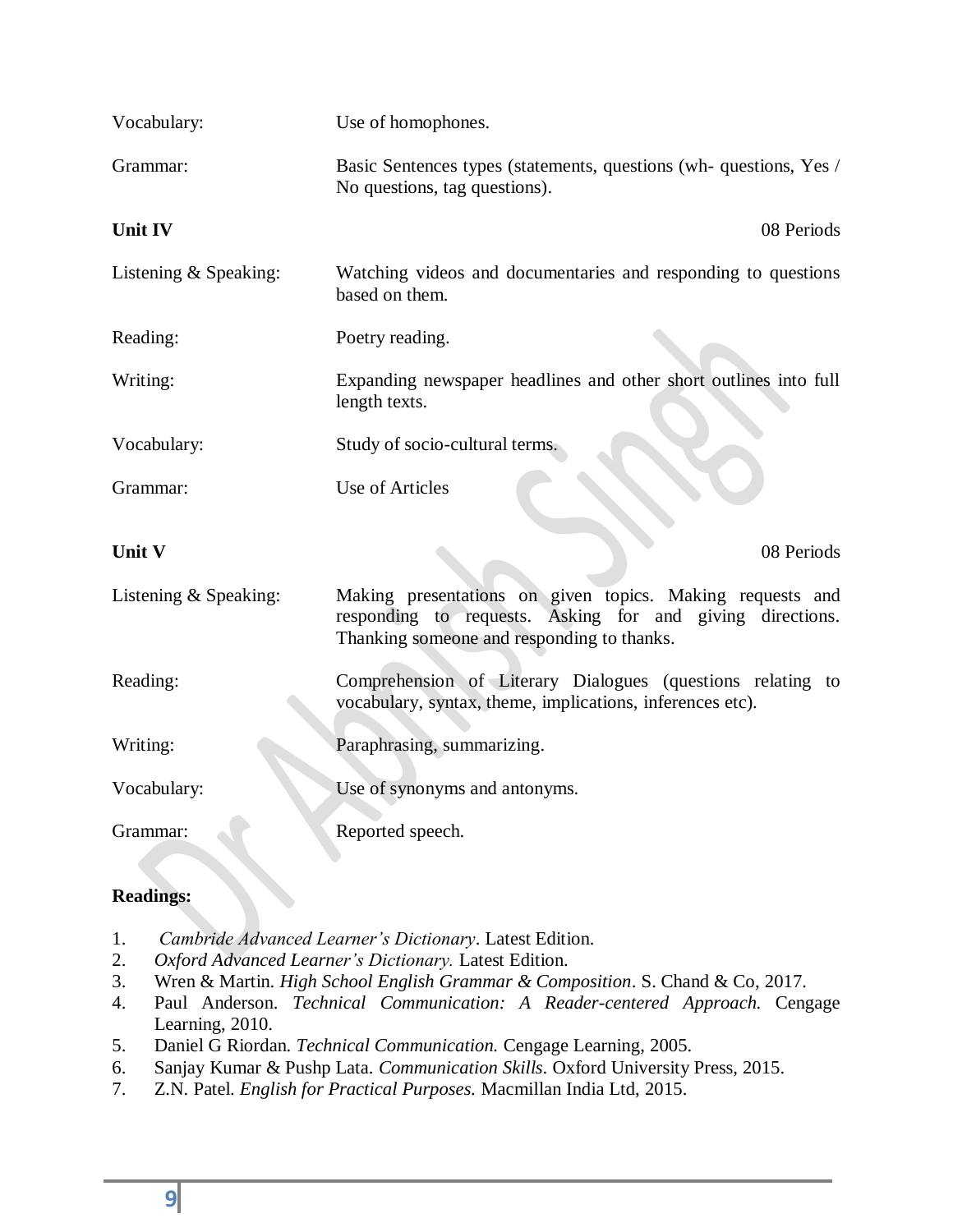Faculty of Science and Humanities SRM University, Delhi-NCR

#### **B.A. (H) - I Year (Sem II)**

#### **Paper 5: English Poetry - I (BEN201)** L T P C

5 0 0 5

#### *Contents*

**Unit I** 08 Periods

Geoffrey Chaucer: Oxford Cleric, The Wife of Bath, Summoner

 William Shakespeare: Shall I Compare Thee To A Summer's Day? (Sonnet 18), When in Disgrace with Fortune and Men's Eyes (Sonnet 29), When My Love Swears That She is Made of Truth (Sonnet 138)

#### **Unit III** 08 Periods

John Milton: On His Blindness, On Shakespeare, Paradise Lost (Bk 1, II. 1-26)

#### **Unit IV** 08 Periods

John Donne: Canonization, A Valediction: Forbidding Mourning, The Sun Rising

Thomas Gray: Elegy Written in a Country Churchyard

#### **Readings:**

- 1. Geoffrey Chaucer. *The Canterbury Tales*. Collins Classics, 2012.
- 2. Dr Barbara A. Mowat & Paul Werstine (Editors). *Shakespeare's Sonnets* (Folger Shakespeare Library). Mass Market Paperback, 2004.
- 3. Darryl Marks (Editor). *John Milton: Complete Works*. Everlasting Flames Publishing, 2013.
- 4. John Donne. *Selected Poems: Donne*. Penguin Classics, 2006.
- 5. Thomas Gray. *An Elegy Written in a Country Churchyard*. Kessinger Publishing, 2010.
- 6. Edward Albert. *History of English Literature*. Oxford University Press, 2017.

**Unit II** 08 Periods

**Unit V** 08 Periods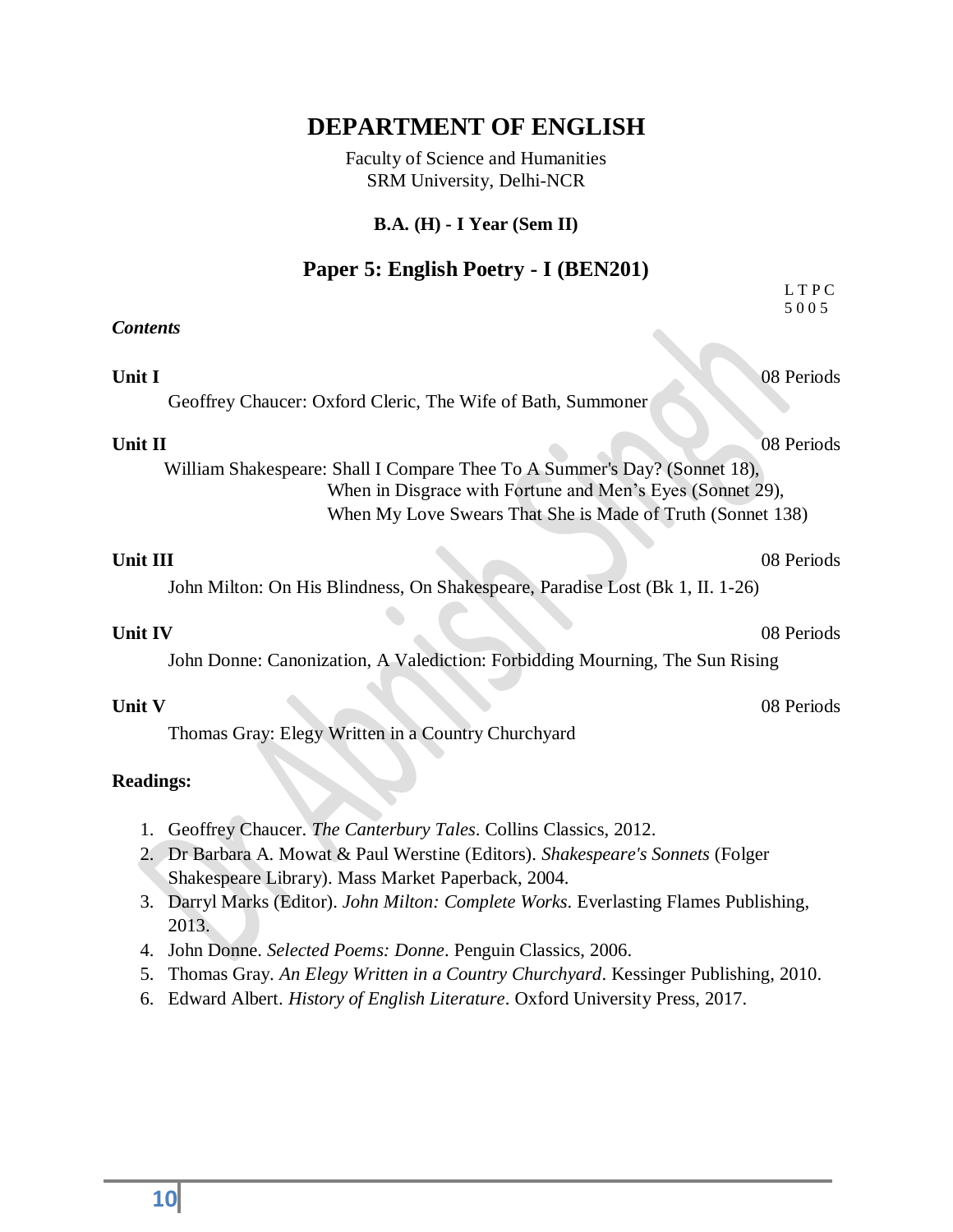Faculty of Science and Humanities SRM University, Delhi-NCR

#### **B.A. (H) - I Year (Sem II)**

#### **Paper 6: Indian English Poetry (BEN202)** L T P C

|                                                                                                                                                       | 5005       |
|-------------------------------------------------------------------------------------------------------------------------------------------------------|------------|
| <b>Contents</b>                                                                                                                                       |            |
| Unit I<br>Swami Vivekananda: The Song of the Sannyasin, A Hymn to the Divine Mother,<br>Sri Aurobindo: Invitation, Revelation                         | 08 Periods |
| Unit II<br>Rabindranath Tagore: Leave this Chanting (Song No. 11), Fruit Gathering (Song No. 12)<br>Sarojini Naidu: Indian Weavers, Palanquin Bearers | 08 Periods |
| Unit III<br>Nissim Ezekiel: Night of Scorpion, Philosophy<br>A K Ramanujan: Obituary, A River                                                         | 08 Periods |
| Unit IV<br>Kamala Das: An Introduction, My Grandmother's House<br>Shiv K Kumar: Weeds, Peacocks Mating                                                | 08 Periods |
| Unit V<br>D C Chambial: Seeds of the Kind, Eternal Truth<br>R K Singh: Above the Earth's Green, Banaras                                               | 08 Periods |
| <b>Readings:</b>                                                                                                                                      |            |

- 1. Swami Vivekananda. *In Search of God and Other Poems*. Advaita Ashrama, 2010.
- 2. Sri Aurobindo. *Collected Poems* (SABCL-Vol 5). Sri Aurobindo Ashram, 2009.
- 3. Rabindranath Tagore. *Gitanjali: Rabindranath Tagore*. Rupa Publications, 2002.
- 4. Makarand Paranjape. *Sarojini Naidu: Selected Poetry And Prose*. Rupa, 2011.
- 5. Nissim Ezekiel. *Collected Poems: With A New Introduction By John Thieme*. OUP, 2005.
- 6. Ramanujan A.K. *Collected Poems of A. K. Ramanujan*. OUP, 1999.
- 7. Kamala Das. *Kamala Das: Selected Poems*. Penguin Books India, 2014.
- 8. Shiv K Kumar. *Losing My Way*. Peacock Books, 2008.
- 9. D C Chambial. Mellow Tones.Publish America, 2009.
- 10. R K Singh. *Sense and Silence: Collected Poems: 1974-2009*. Yking Books, 2011.
- 11. Sudhir K. Arora. *Cultural and Philosophical Reflections in Indian Poetry in English* (Volume V). Authorspress, 2016.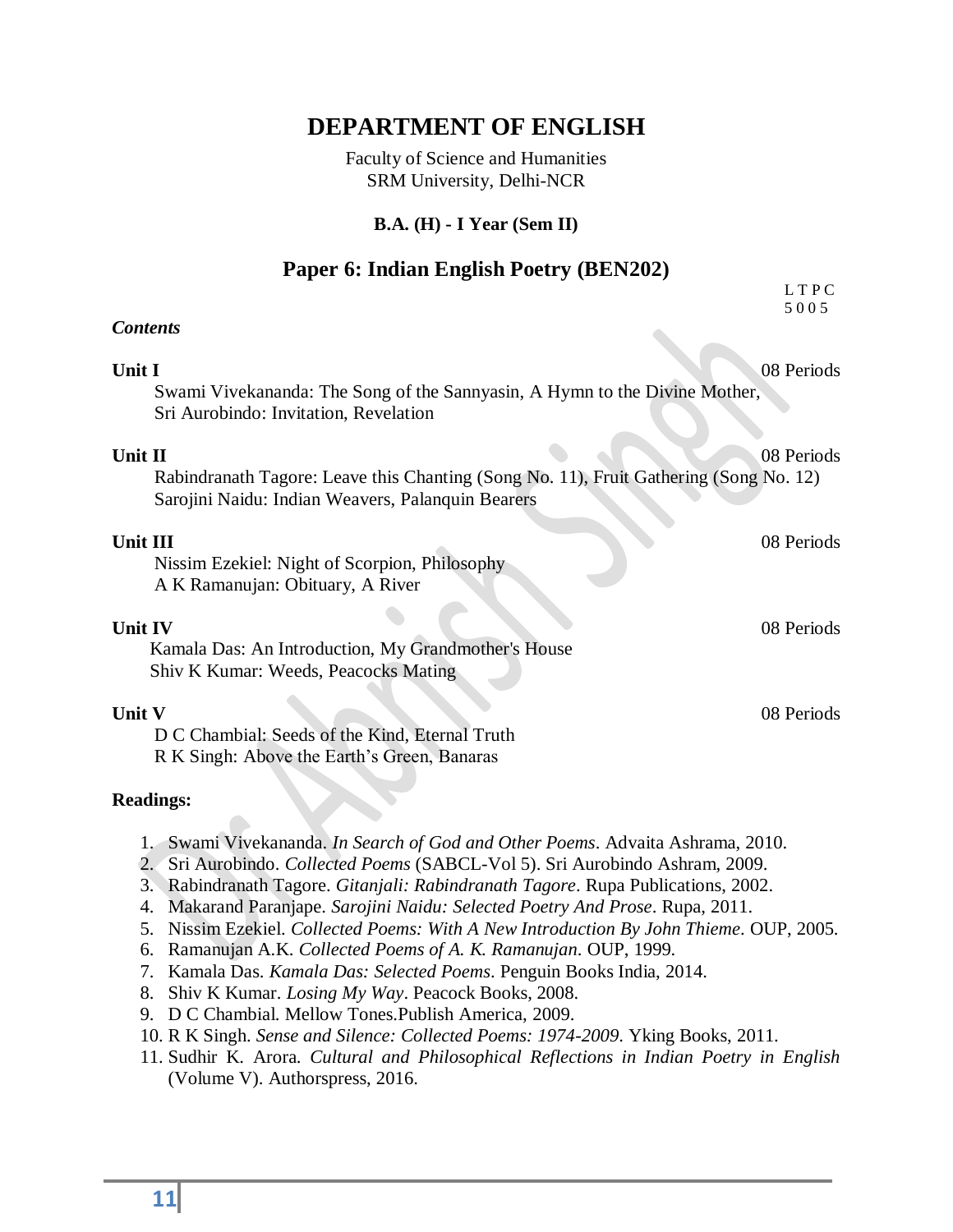Faculty of Science and Humanities SRM University, Delhi-NCR

#### **B.A. (H) - I Year (Sem II)**

### **Paper 7: English Drama (BEN203)**

|                                                                       | LTPC<br>5005 |
|-----------------------------------------------------------------------|--------------|
| <b>Contents</b>                                                       |              |
| Unit I<br>Christopher Marlowe: Doctor Faustus (Detailed Study)        | 08 Periods   |
| Unit II<br>William Shakespeare: Twelfth Night (Detailed Study)        | 08 Periods   |
| <b>Unit III</b><br>John Dryden: All For Love (Non-detailed Study)     | 08 Periods   |
| <b>Unit IV</b><br>Bernard Shaw: Arms and the Man (Non-detailed Study) | 08 Periods   |
| <b>Unit V</b><br>John Galsworthy: Justice (Non-detailed Study)        | 08 Periods   |

- 1. Swami Vivekananda. *In Search of God and Other Poems*. Advaita Ashrama, 2010.
- 2. William Shakespeare. *Twelfth Night*. Collins Classics, 2011.
- 3. John Dryden. *All for Love*. Bloomsbury Publishing India, 2014.
- 4. Bernard Shaw. *Arms and the Man*. Orient BlackSwan, 2011.
- 5. John Galsworthy. *Justice*. Createspace Independent, 2014.
- 6. William Echard Golden. *A Brief History of the English Drama from the Earliest to the Latest Times* (Classic Reprint). Forgotten Books, 2018.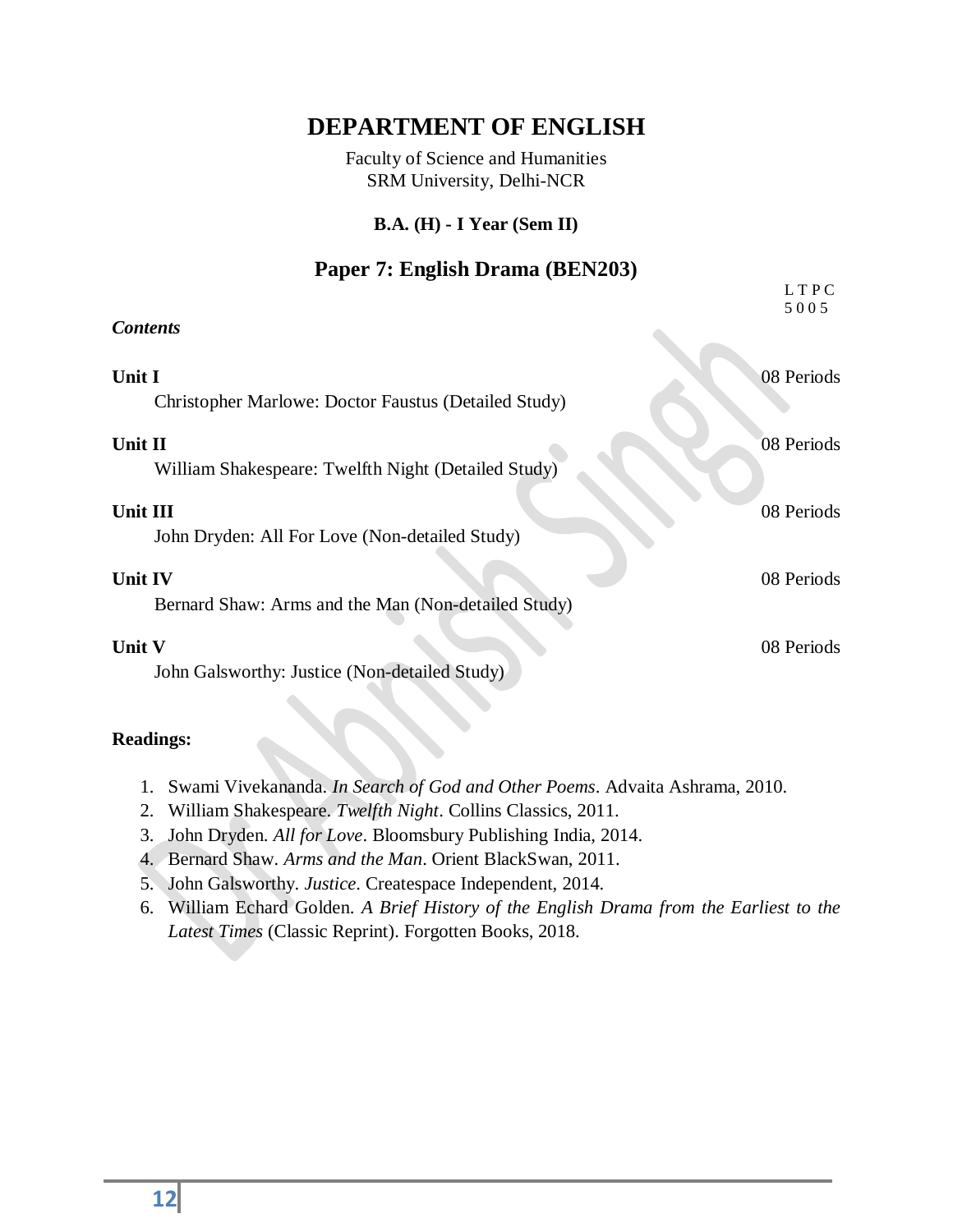Faculty of Science and Humanities SRM University, Delhi-NCR

#### **B.A. (H) - I Year (Sem II)**

#### **Paper 8: Communication Skills - II (BEN204)** L T P C

4 0 2 5

*Contents*

| <b>Contents</b>                   |                                                                                                                           |  |
|-----------------------------------|---------------------------------------------------------------------------------------------------------------------------|--|
| Unit I<br>Listening $&$ Speaking: | 08 Periods<br>Discourses of some famous personalities.                                                                    |  |
| Reading:                          | Deductive and inductive methods for reading the text.                                                                     |  |
| Writing:                          | Fax-messages, SMSs, emails, blogs.                                                                                        |  |
| Vocabulary:                       | Use of Affixations and Inflectionals.                                                                                     |  |
| Grammar:                          | Active and Passive voice.                                                                                                 |  |
| Unit II<br>Listening & Speaking:  | 08 Periods<br>Dialogue: Describing daily routines,<br>Talking about current activities, weather and possessions.          |  |
| Reading:                          | of newspaper/magazine features<br>interactive<br>Reading<br>and<br>discussions on them.                                   |  |
| Writing:                          | Letter Writing- Elements and Examples.                                                                                    |  |
| Vocabulary:                       | Phrasal verbs                                                                                                             |  |
| Grammar:                          | Prepositions                                                                                                              |  |
| Unit III<br>Listening & Speaking: | 08 Periods<br>Dialogue: Asking for time and date, sympathizing,<br>showing surprise, shock amusement, understanding, etc. |  |
| Reading:                          | Story reading.                                                                                                            |  |
| Writing:                          | Writing letters to the editor.                                                                                            |  |
| Vocabulary:                       | New words and phrases relating to values and ethics.                                                                      |  |
| Grammar:<br>Unit IV               | Degrees of comparison.<br>08 Periods                                                                                      |  |
| Listening & Speaking:             | Mock interview (face-to-face, telephonic and video conferencing)                                                          |  |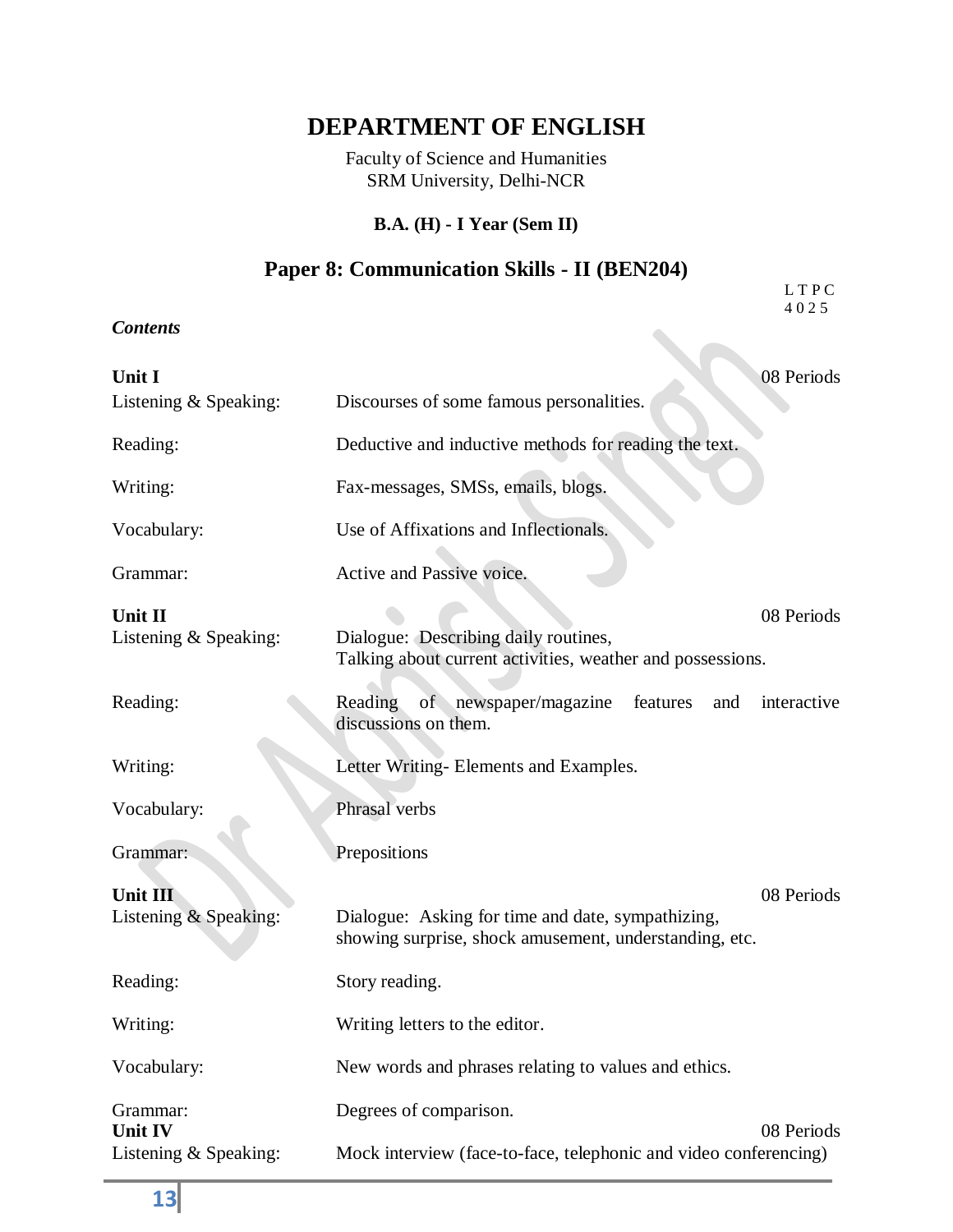| Reading:                          | Reading research articles of literary content and discussions based<br>on them.                                                                                                       |
|-----------------------------------|---------------------------------------------------------------------------------------------------------------------------------------------------------------------------------------|
| Writing:                          | Writing CV and Resume                                                                                                                                                                 |
| Vocabulary:                       | Making compound words and multi-words.                                                                                                                                                |
| Grammar:                          | Verbs- transitive and intransitive, dynamic and stative, regular and<br>irregular.                                                                                                    |
| Unit V<br>Listening $&$ Speaking: | 08 Periods<br>Model group discussions- Expressing likes and dislikes, hopes,<br>wishes, regrets, concern, condolence, emotions, obligation,<br>necessity, possibility, certainty etc. |
| Reading:                          | Intensive reading of interviews.                                                                                                                                                      |
| Writing:                          | Writing book reviews.                                                                                                                                                                 |
| Vocabulary:                       | New idioms.                                                                                                                                                                           |
| Grammar:                          | Common mistakes in English.                                                                                                                                                           |

- 1. *Cambride Advanced Learner's Dictionary*. Latest Edition.
- 2. *Oxford Advanced Learner's Dictionary.* Latest Edition.
- 3. Wren & Martin. *High School English Grammar & Composition*. S. Chand & Co, 2017.
- 4. Paul Anderson. *Technical Communication: A Reader-centered Approach.* Cengage Learning, 2010.
- 5. Daniel G Riordan. *Technical Communication.* Cengage Learning, 2005.
- 6. Sanjay Kumar & Pushp Lata. *Communication Skills*. Oxford University Press, 2015.
- 7. Z.N. Patel. *English for Practical Purposes.* Macmillan India Ltd, 2015.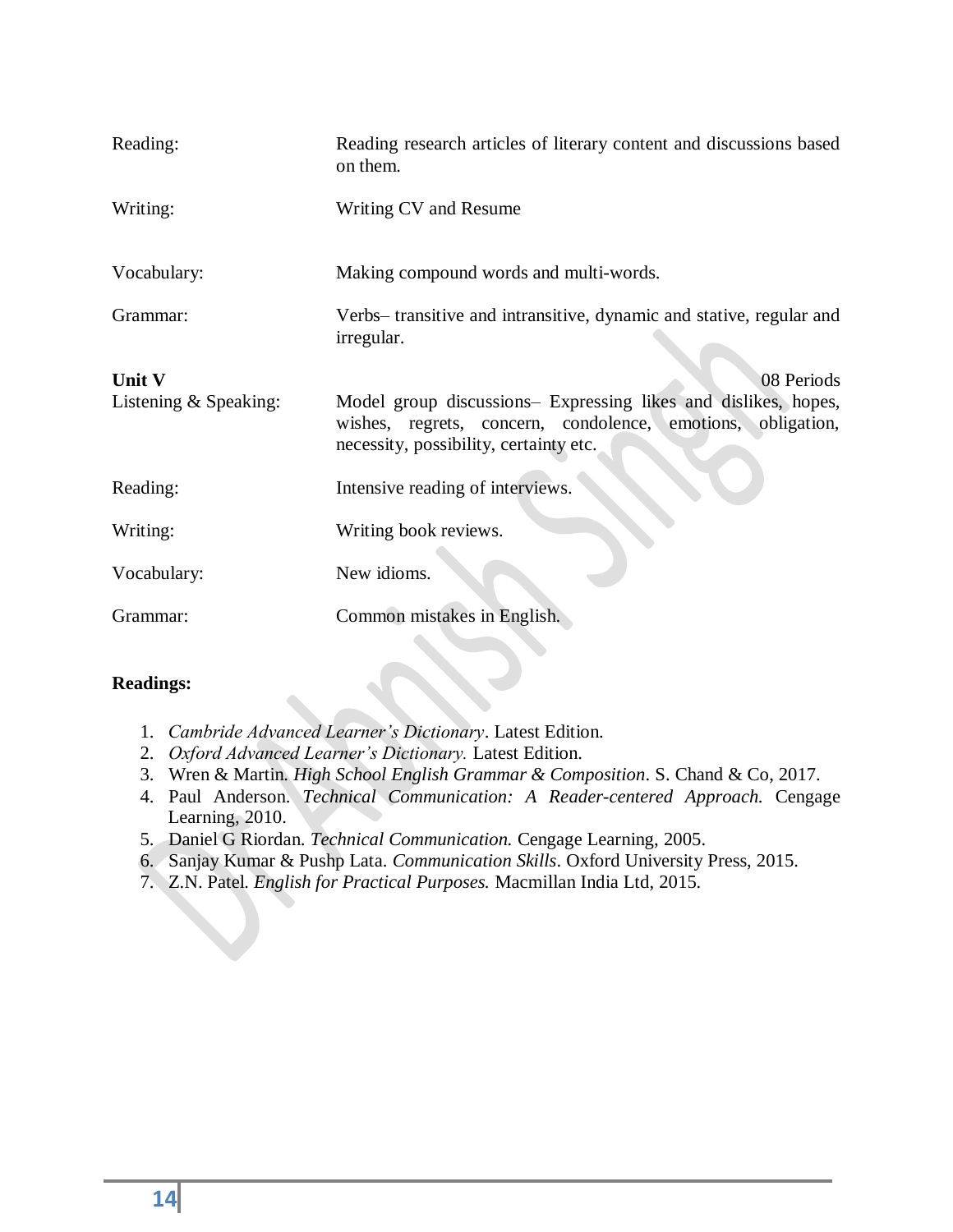Faculty of Science and Humanities SRM University, Delhi-NCR

#### **B.A. (H) - I Year (Sem III)**

## **Paper 9: English Poetry - II (BEN301)**

|                                                                                                            | LTPC<br>5005 |
|------------------------------------------------------------------------------------------------------------|--------------|
| <b>Contents</b>                                                                                            |              |
| Unit I                                                                                                     | 08 Periods   |
| William Wordsworth: Tintern Abbey, The World Is Too Much With Us,<br>The Solitary Reaper                   |              |
| Unit II                                                                                                    | 08 Periods   |
| John Keats: Ode On A Grecian Urn, Ode To A Nightingale, La Belle Dame sans Merci                           |              |
| Unit III                                                                                                   | 08 Periods   |
| Alfred Lord Tennyson: Ulysses, Ode on the Death, Break, Break, Break                                       |              |
| Unit IV                                                                                                    | 08 Periods   |
| Robert Browning: My Last Duchess, The Last Ride Together, Prospice                                         |              |
| Unit V                                                                                                     | 08 Periods   |
| W B Yeats: The Second Coming, Sailing to Byzantium, When You are Old                                       |              |
| <b>Readings:</b>                                                                                           |              |
| 1.<br>William Wordsworth. Wordsworth: 'Daffodils' and Other Poems (Pocket Poets). Michael<br>O'Mara, 2016. |              |
| John Keats. The Complete Works of John Keats: Poems, Plays & Personal Letters.<br>Musaicum Books, 2017.    |              |

- 3. Alfred Lord Tennyson. *Tennyson: Including Lotos Eaters, Ulysses, Ode on the Death, Maud, The Coming and the Passing of Arthur*. Kessinger Publishing, 2004.
- 4. Daniel Karlin (Editor). *Robert Browning. Selected Poems*. Penguin Classics, 2001.
- 5. Dr S Sen. *W B Yeats: Selected Poems*. Unique Publishers, 2012.
- 6. Edward Albert. *History of English Literature*. Oxford University Press, 2017.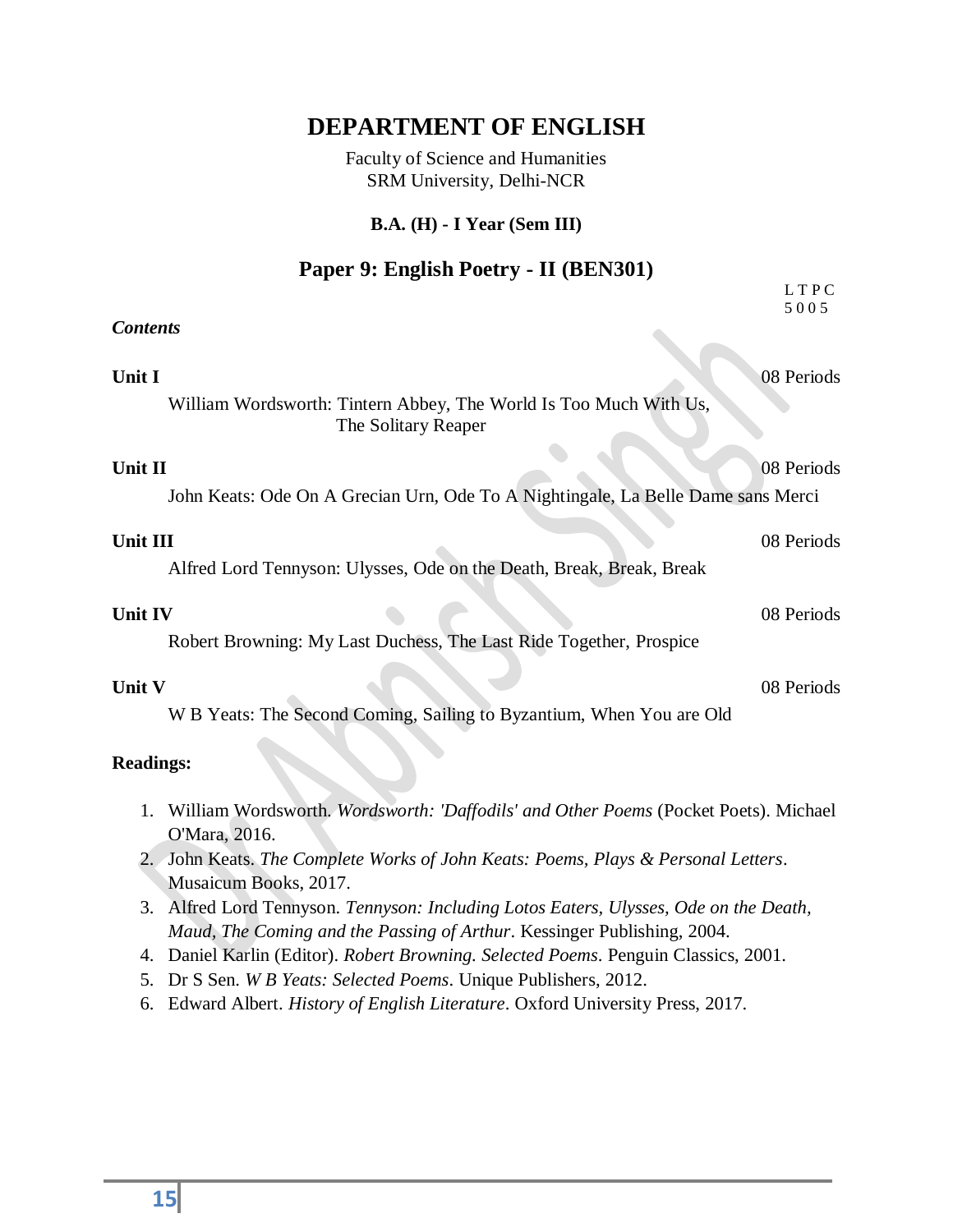Faculty of Science and Humanities SRM University, Delhi-NCR

#### **B.A. (H) - I Year (Sem III)**

#### **Paper 10: Indian Fiction in English Translation (BEN302)**

|                                                                          | LTPC<br>5005 |
|--------------------------------------------------------------------------|--------------|
| <b>Contents</b>                                                          |              |
| Unit I<br>Rabindranath Tagore: The Home and the World (Detailed Study)   | 08 Periods   |
| Unit II                                                                  | 08 Periods   |
| Premchand: The Co-wife (Detailed Study)                                  |              |
| Unit III                                                                 | 08 Periods   |
| Saadat Hasan Manto: Toba Tek Singh (Detailed Study)                      |              |
| <b>Unit IV</b><br>Ismat Chughtai: Lihaf (The Quilt) (Non-detailed Study) | 08 Periods   |
| Unit V                                                                   | 08 Periods   |
| Ambai (C S Lakshmi): Squirrel (Non-detailed Study)                       |              |
|                                                                          |              |

- 1. Rabindranath Tagore. *The Home and the World*. A & D Publishing, 2008.
- 2. Premchand: *The Co-wife and Other Stories*. Penguin India, 2008.
- 3. Saadat Hasan Manto. *Toba Tek Singh*. Four Corners, 2008.
- 4. Ismat Chughtai. *The Quilt & Other Stories*. Sheep Meadow Press, 1994.
- 5. C S Lakshmi. *A Purple Sea: Short Stories by Ambai*. EastWest Books, 1992.
- 6. Shubha Tiwari. *Indian Fiction in English Translation*. Atlantic Publishers & Distributors, 2005.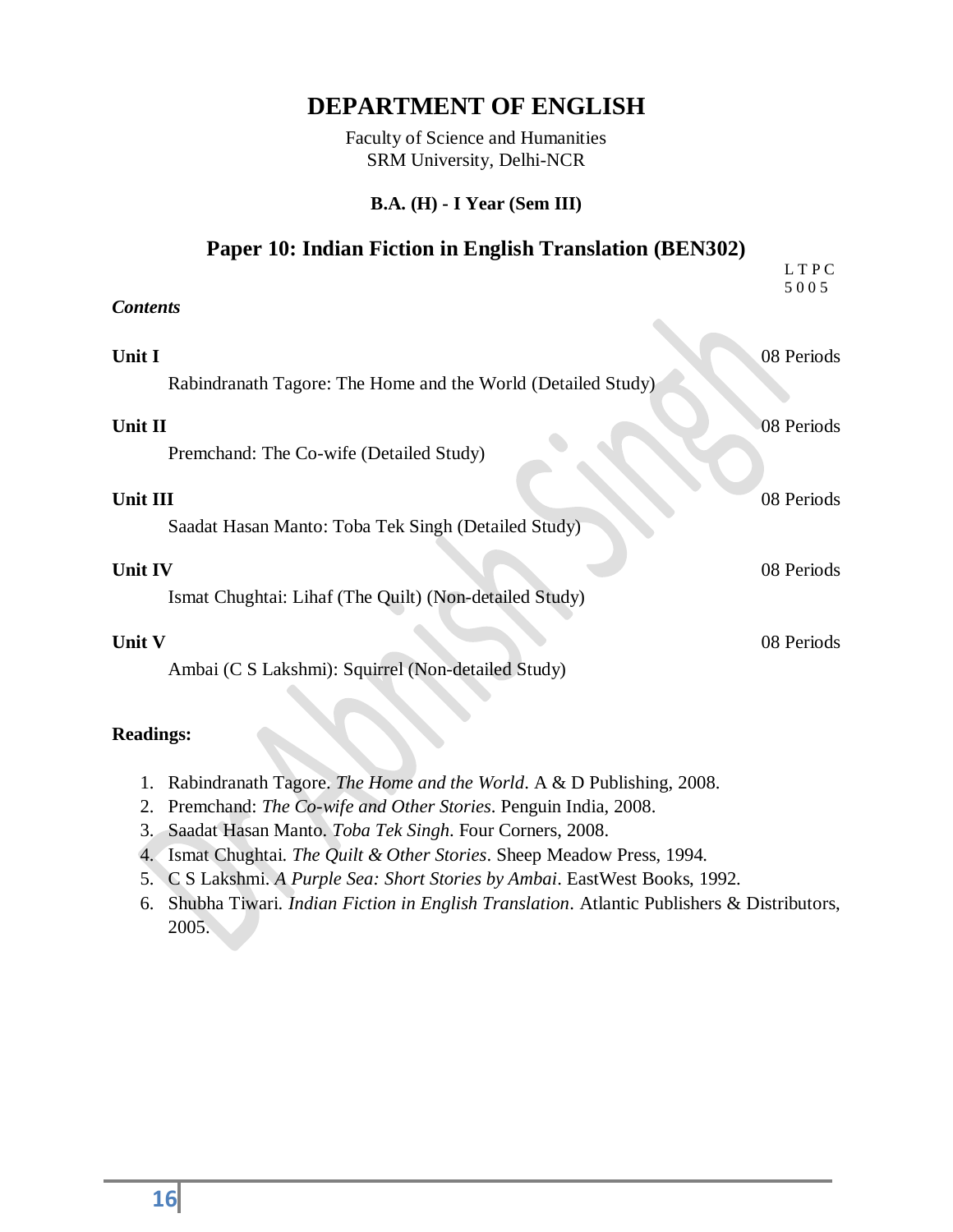Faculty of Science and Humanities SRM University, Delhi-NCR

#### **B.A. (H) - I Year (Sem III)**

#### **Paper 11: Literary Movements and Theories (BEN303)**

|                                                                                            | LTPC<br>5005 |
|--------------------------------------------------------------------------------------------|--------------|
| <b>Contents</b>                                                                            |              |
| Unit I                                                                                     | 08 Periods   |
| The Renaissance and The Reformation, Classicism and Neo-Classicism, Metaphysical<br>Poetry |              |
| Unit II<br>Mysticism, Neurosis, and Asceticism, Romanticism, Pre-Raphaelites, Realism,     | 08 Periods   |
| Unit III<br>Naturalism, Romantic Individualism, Symbolism, Expressionism, Surrealism,      | 08 Periods   |
| <b>Unit IV</b><br>Impressionism, Modernism, Post-Modernism, Harlem Renaissance             | 08 Periods   |
| Unit V<br>Imagism, Existentialism, Theater of the Absurd, Stream of Consciousness          | 08 Periods   |
| <b>Readings:</b>                                                                           |              |

- 1. M A R Habib. *Literary Criticism from Plato to the Present: An Introduction*. Wiley India, 2012.
- 2. Gale Group. Literary Movements for Students. Cengage Gale, 2002..
- 3. Raghukul Tilak. *History And Principles of Literary Criticism*. Rama Bros, 2002.
- 4. J A Cuddon & M A R Habib. *The Penguin Dictionary of Literary Terms and Literary Theory*. Penguin India, 2015.
- 5. Patricia Waugh. *Literary Theory and Criticism*. OUP, 2014.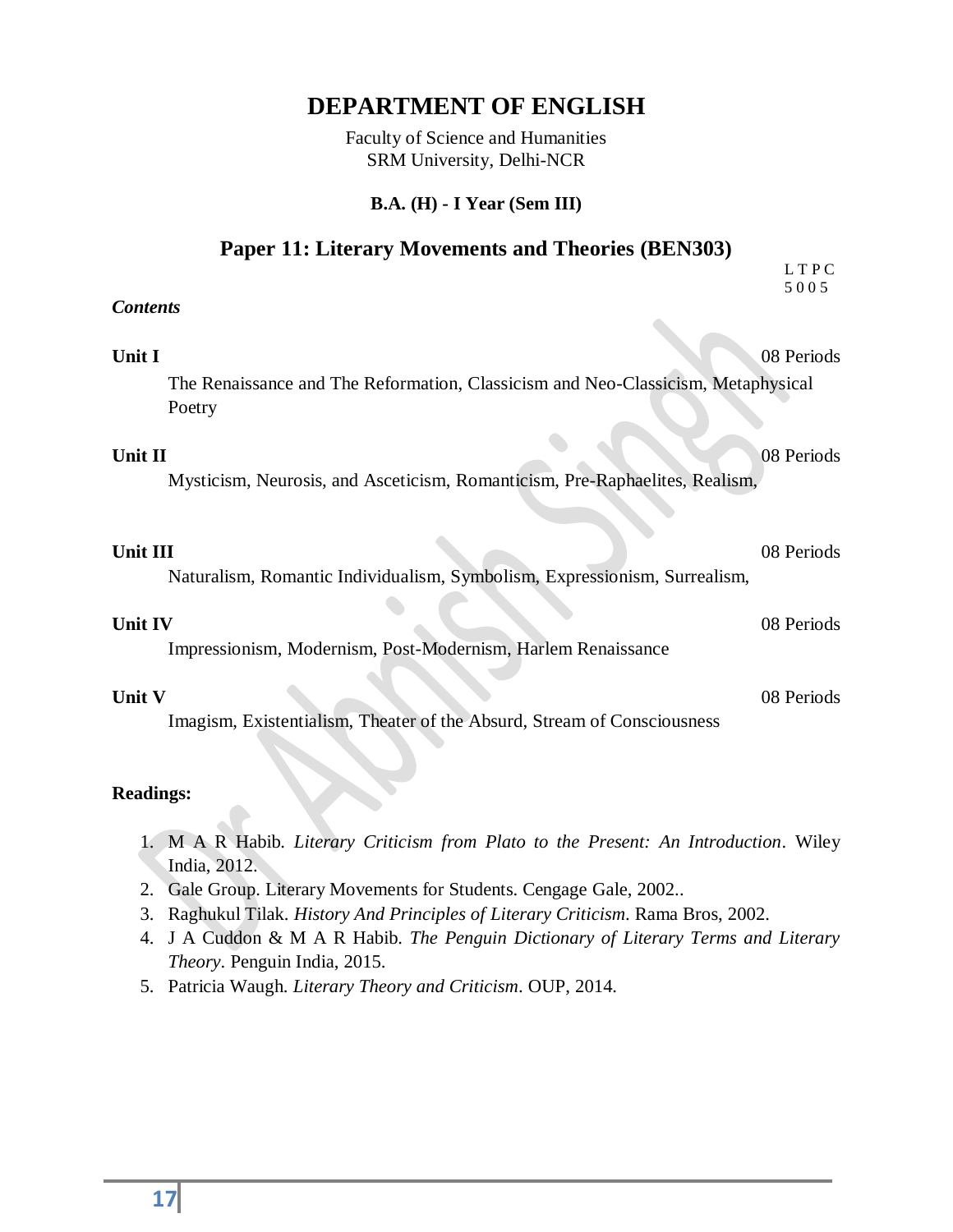Faculty of Science and Humanities SRM University, Delhi-NCR

#### **B.A. (H) - I Year (Sem III)**

#### **Paper 12: Personality Development - I (BEN304)**

|                                                                          | LTPC<br>5005 |
|--------------------------------------------------------------------------|--------------|
| <b>Contents</b>                                                          |              |
| Unit I<br>Personality Types, Personality Analysis, Personality Tests     | 08 Periods   |
| Unit II<br>Creativity, Time Management, Critical Thinking                | 08 Periods   |
| Unit III<br>Attitude, Etiquettes, Interpersonal Skills                   | 08 Periods   |
| <b>Unit IV</b><br>Leadership Qualities, Roles and Acts, Event Management | 08 Periods   |
| <b>Unit V</b><br>Achievement, Altruism, Moral Development                | 08 Periods   |
|                                                                          |              |

- 1. Barun Mitra. *Personality Development and Soft Skills*. OUP, 2016.
- 2. Jeff Keller. *Attitude Is Everything: Change Your Attitude Change Your Life!* Collins, 2015.
- 3. D P Sabharwal. *Personality Development*. Prakash Book Depot, 2011.
- 4. Joseph Murphy. *The Power of your Subconscious Mind*. Amazing Reads, 2015.
- 5. Les Giblin. *The Art of Dealing with People*. Embassy Books, 2001.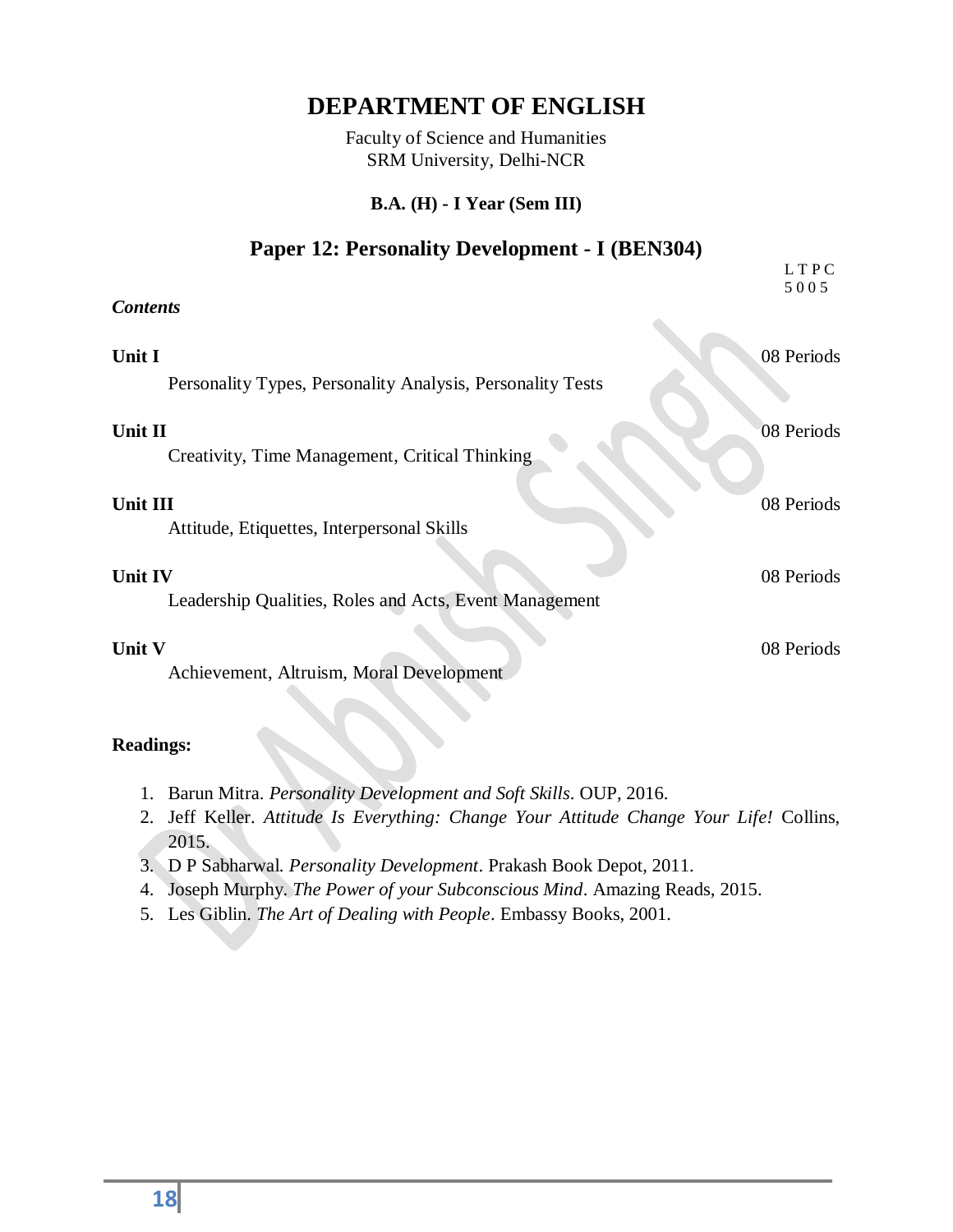Faculty of Science and Humanities SRM University, Delhi-NCR

#### **B.A. (H) - I Year (Sem IV)**

#### **Paper 13: American Poetry (BEN401)**

|                                                                                                     | LTPC<br>5005 |
|-----------------------------------------------------------------------------------------------------|--------------|
| <b>Contents</b>                                                                                     |              |
|                                                                                                     |              |
| Unit I                                                                                              | 08 Periods   |
| Robert Frost: The Road Not Taken, Stopping By Woods On A Snowy Evening,<br>Acquainted WithThe Night |              |
| Unit II                                                                                             | 08 Periods   |
| Carl Sandburg: Chicago, The People Will Live On, Fog                                                |              |
| Unit III                                                                                            | 08 Periods   |
| Stephen Dunn: The Death of God, Their Divorce, A Postmortem Guide                                   |              |
| <b>Unit IV</b>                                                                                      | 08 Periods   |
| e.e.cummings: My Sweet Old Etcetera, Buffalo Bill, Next To Of Course God                            |              |
| Unit V                                                                                              | 08 Periods   |
| Ezra Pound: In A Station Of A Metro, Alba, The Garden                                               |              |
| <b>Readings:</b>                                                                                    |              |

- 1. Robert Frost. *The Road Not Taken and Other Selected Poems*. Wilder Publications, 2011.
- 2. Carl Sandburg. *Carl Sandburg: Selected Poems*. Value Proprietary, 1999.
- 3. Stephen Dunn. *New & Selected Poems 1974–1994*. W. W. Norton & Company, 1995.
- 4. e.e.cummings. *100 Selected Poems*. Andesite Press, 2017.
- 5. Ezra Pound. *Ezra Pound: Selected Poems 1908-1969*. Faber, 2004.
- 6. Krishna Sen & Ashok Sengupta. *A Short History of American Literature*. Orient BlackSwan, 2018.

**19**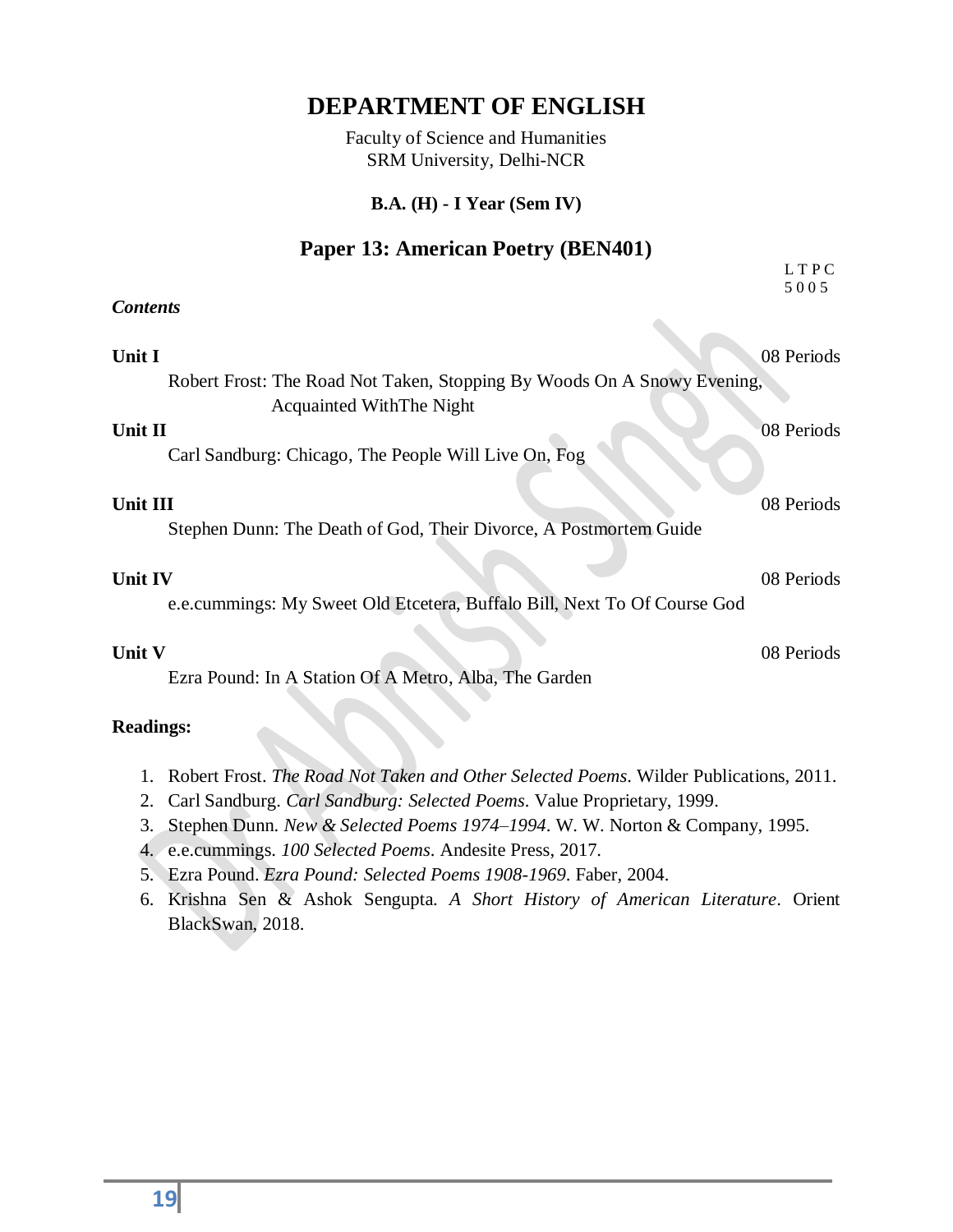Faculty of Science and Humanities SRM University, Delhi-NCR

#### **B.A. (H) - I Year (Sem IV)**

#### **Paper 14: Indian English Drama (BEN402)**

|                                                                   | LTPC<br>5005 |
|-------------------------------------------------------------------|--------------|
| <b>Contents</b>                                                   |              |
| Unit I<br>Habib Tanvir: Charandas, the Thief (Detailed Study)     | 08 Periods   |
| Unit II<br>Mohan Rakesh: Half-way House (Detailed Study)          | 08 Periods   |
| Unit III<br>Vijay Tendulkar: Ghasiram Kotwal (Non-detailed Study) | 08 Periods   |
| <b>Unit IV</b><br>Girish Karnad: Hayavadana (Non-detailed Study)  | 08 Periods   |
| Unit V<br>Mahesh Dattani: Dance Like A Man (Non-detailed Study)   | 08 Periods   |

- 1. Habib Tanvir. *Charandas Chor*. Seagull Books, 2004.
- 2. Mohan Rakesh (Author) & Carlo Coppola (Translator). Adhe Adhure: A Play in Two Acts. Rupa & Co, 1994.
- 3. Vijay Tendulkar. Ghasiram Kotwal. OUP, 2005.
- 4. Girish Karnad. Hayavadana. OUP, 1997.
- 5. Mahesh Dattani. Dance Like a Man. Penguin India, 2006.
- 6. G Chakraborty. Indian Drama in English. Prentice Hall India, 2014.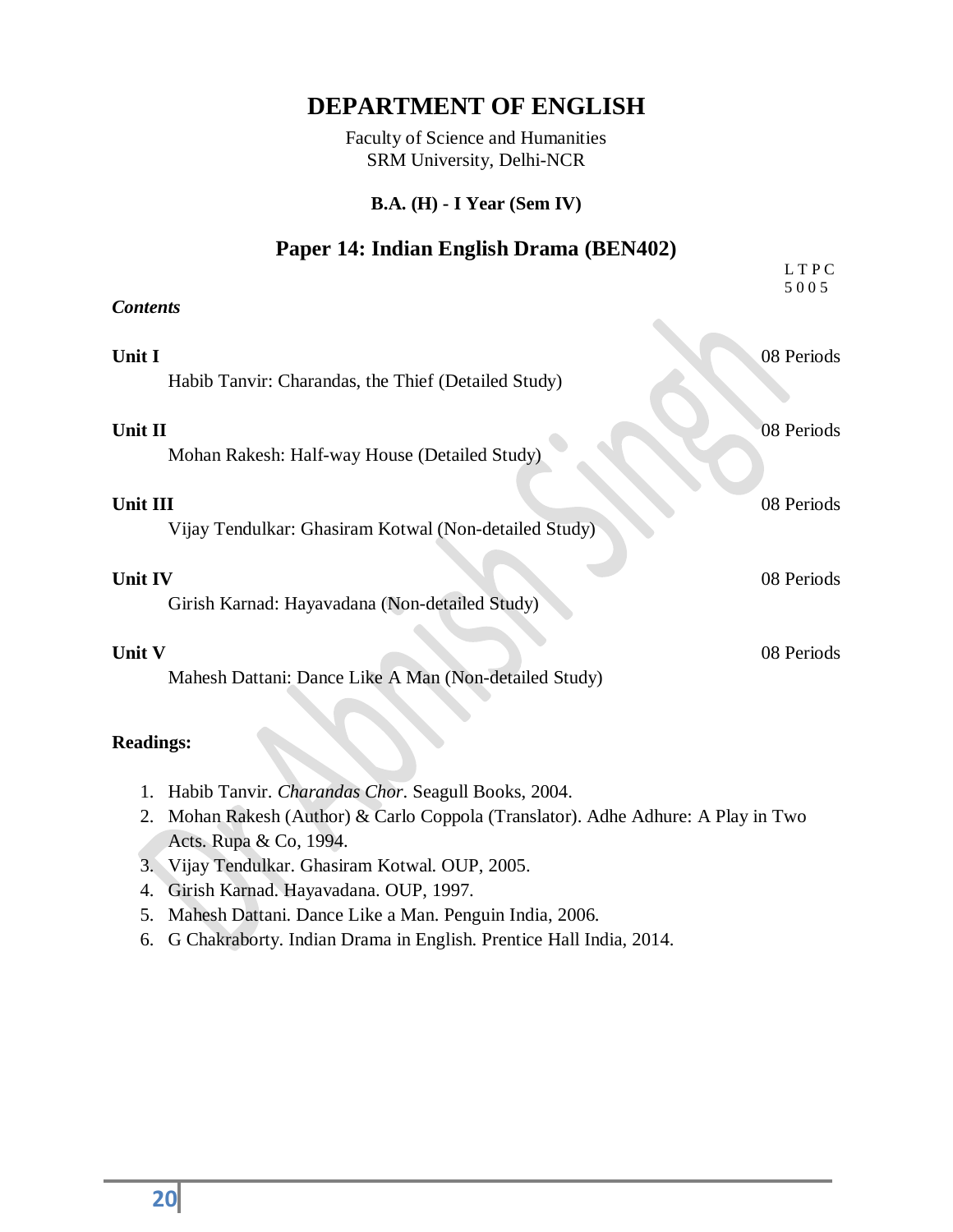Faculty of Science and Humanities SRM University, Delhi-NCR

#### **B.A. (H) - I Year (Sem IV)**

### **Paper 15: English Prose (BEN403)**

|                                                                                                                                                                                                                                                                                                                                                                                                                                                                               | LTPC<br>5005 |
|-------------------------------------------------------------------------------------------------------------------------------------------------------------------------------------------------------------------------------------------------------------------------------------------------------------------------------------------------------------------------------------------------------------------------------------------------------------------------------|--------------|
| <b>Contents</b>                                                                                                                                                                                                                                                                                                                                                                                                                                                               |              |
| Unit I<br>Francis Bacon: Of Studies, Of Truth, Of Revenge                                                                                                                                                                                                                                                                                                                                                                                                                     | 08 Periods   |
| Unit II<br>Joseph Addison: Sir Roger at Home, Sir Roger at Church, Will Wimble                                                                                                                                                                                                                                                                                                                                                                                                | 08 Periods   |
| Unit III<br>Richard Steele: The Spectator Club, Sir Roger and his Servants, Sir Roger in Love                                                                                                                                                                                                                                                                                                                                                                                 | 08 Periods   |
| <b>Unit IV</b><br>Charles Lamb: Dream-Children; A Reverie, The Praise Of Chimney-Sweepers,<br>A Bachelor's Complaint Of the Behaviour Of Married People                                                                                                                                                                                                                                                                                                                       | 08 Periods   |
| Unit V<br>A G Gardiner: In Defence of Ignorance, On the Rule of The Road, On Saying Please                                                                                                                                                                                                                                                                                                                                                                                    | 08 Periods   |
| <b>Readings:</b>                                                                                                                                                                                                                                                                                                                                                                                                                                                              |              |
| 1. Dr S Sen. Francis Bacon: Selected Essays. Unique Publishers, 2012.<br>Joseph Addison. Selected Essays of Joseph Addison. Nabu Press, 2012.<br>2.<br>Joseph Addison & Richard Steele. The Spectator; Selected Essays with an Introduction<br>3.<br>and Notes by Alex. Charles Ewald. Palala Press, 2018.<br>4. Charles Lamb. Charles Lamb: Selected Prose. Penguin Classics, 2013.<br>A G Gardiner. Selected Essays from Pebbles on the Shore and Leaves in the Wind.<br>5. |              |

- Forgotten Books, 2018.
- 6. David Daiches. *A Critical History of English Literature - Volume I & II* (Combo Pack). Supernova Publishers, 2011.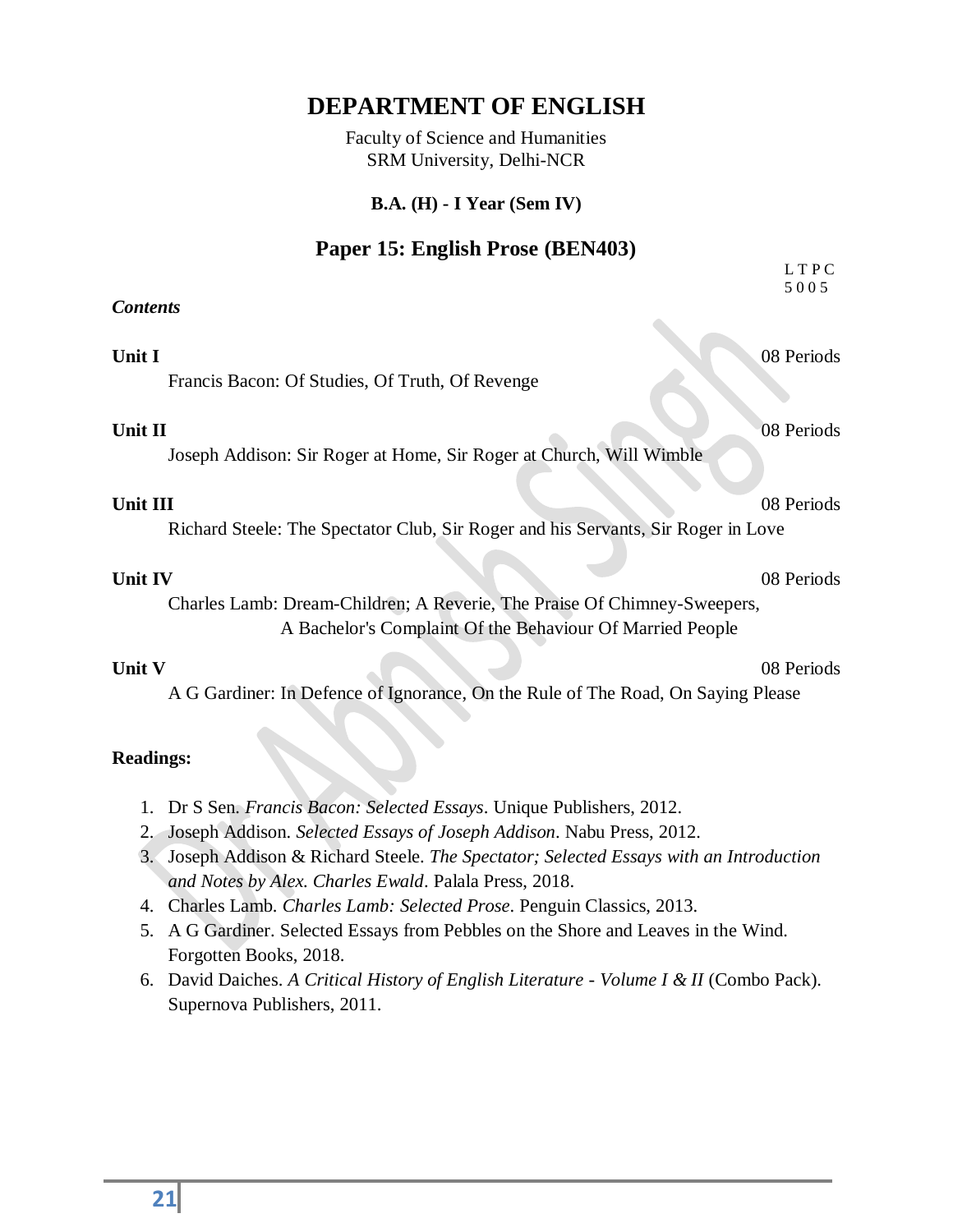Faculty of Science and Humanities SRM University, Delhi-NCR

#### **B.A. (H) - I Year (Sem IV)**

#### **Paper 16: Personality Development - II (BEN404)**

|                                                                                                     | LTPC<br>5005 |
|-----------------------------------------------------------------------------------------------------|--------------|
| <b>Contents</b>                                                                                     |              |
| Unit I<br>Soft Skills: Antiquity of Soft Skills, Classification, Significance                       | 08 Periods   |
| Unit II                                                                                             | 08 Periods   |
| Ethics, Integrity, Values and Trust, Self-confidence and Courage, Consistency and<br>Predictability |              |
| Unit III<br>Responsibility, Teamwork, Interpersonal Skills, Empathy                                 | 08 Periods   |
| <b>Unit IV</b><br>Communication, Networking, Body Language                                          | 08 Periods   |
| Unit V<br>Problem Solving, Troubleshooting, Humanistic Development                                  | 08 Periods   |
| <b>Readings:</b>                                                                                    |              |
| $10.0111$ $\alpha$ $\beta$                                                                          |              |

- 1. Barun Mitra. *Personality Development and Soft Skills*. OUP, 2016.
- 2. Jeff Keller. *Attitude Is Everything: Change Your Attitude Change Your Life!* Collins, 2015.
- 3. D P Sabharwal. *Personality Development*. Prakash Book Depot, 2011.
- 4. Joseph Murphy. *The Power of your Subconscious Mind*. Amazing Reads, 2015.
- 5. Les Giblin. *The Art of Dealing with People*. Embassy Books, 2001.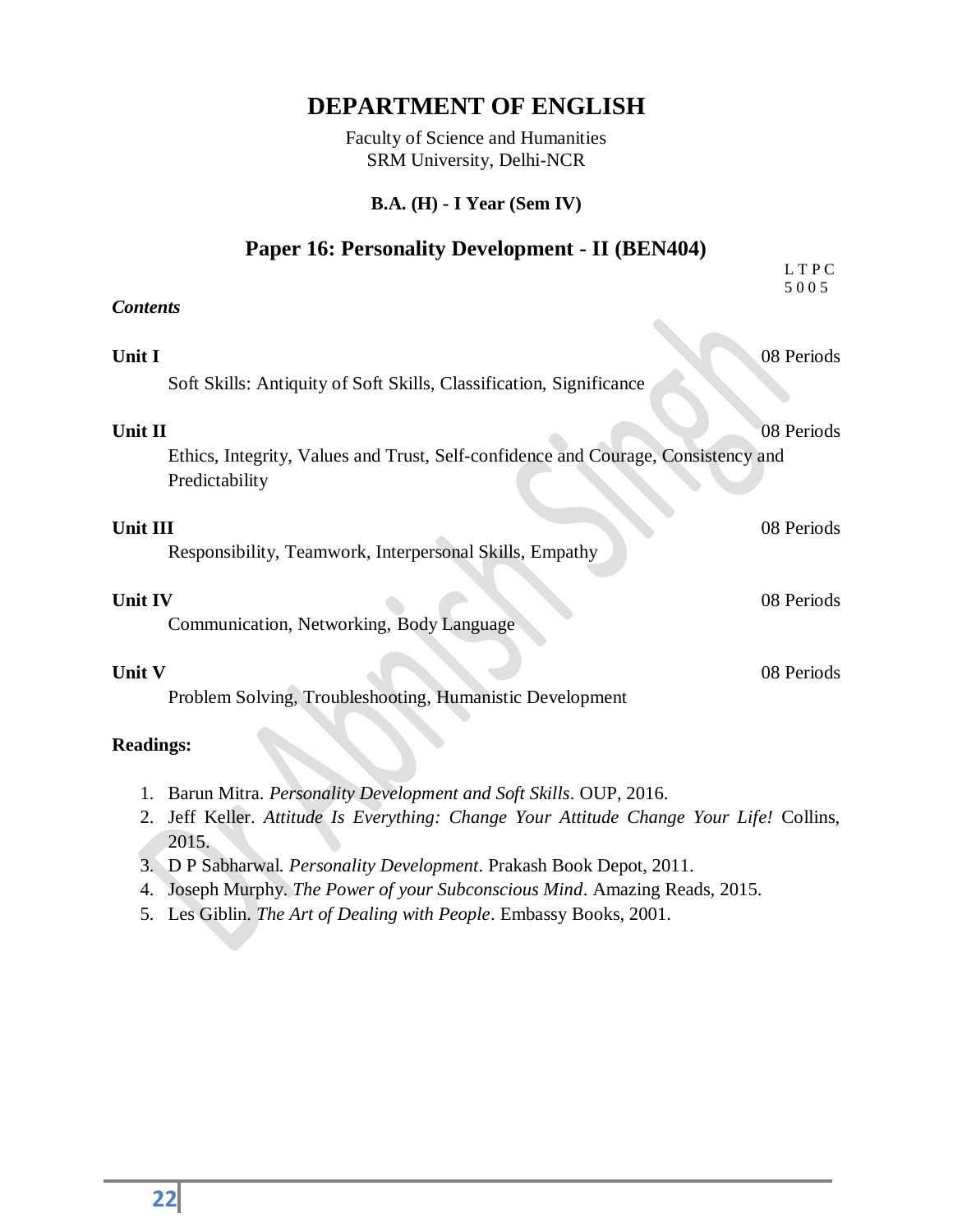Faculty of Science and Humanities SRM University, Delhi-NCR

#### **B.A. (H) - I Year (Sem V)**

#### **Paper 17: Indian English Prose (BEN501)**

|                                                                                                                                                                                                                  | LTPC<br>5005 |
|------------------------------------------------------------------------------------------------------------------------------------------------------------------------------------------------------------------|--------------|
| <b>Contents</b>                                                                                                                                                                                                  |              |
| Unit I<br>Swami Vivekananda: Response to Welcome, Why We Disagree, Religion not the Crying<br>Need of India                                                                                                      | 08 Periods   |
| Unit II<br>Mahatma Gandhi: On The Eve of Historic Dandi March, BHU Speech,<br>On The Eve of The Last Fast                                                                                                        | 08 Periods   |
| Unit III<br>Jawaharlal Nehru: Tryst with Destiny, The Light Has Gone Out,<br><b>English And The Indian Languages</b>                                                                                             | 08 Periods   |
| <b>Unit IV</b><br>Subhash Chandra Bose: Give Me Blood, And I Shall Give You Freedom!<br>To Delhi, To Delhi, India Will Be Free                                                                                   | 08 Periods   |
| Unit V<br>Bhagat Singh: Statement in the Sessions Court, Reasons for Boycott of the Court<br>Proceedings, Why I Am An Atheist?                                                                                   | 08 Periods   |
| <b>Readings:</b>                                                                                                                                                                                                 |              |
| 1. Swami Vivekananda. Speeches and Writings of Swami Vivekananda: A Comprehensive<br>Collection. Forgotten Books, 2012.<br>Gandhi Literature: Selected Speeches of Mahatma Gandhi. Gandhi Sevagram Ashram,<br>2. |              |

- 2016. 3. P Singh & Sumit Sinha. *Encyclopedia of Speeches and Writings of Jawaharlal Nehru* (Set of 3 Vols). Raj Publications, 2012.
- 4. Subhas Chandra Bose. *Selected Speeches of Subhas Chandra Bose*. Publications Division, Ministry of Information and Broadcasting, Govt. of India, 1972.
- 5. Bhagat Singh & D N Gupta. *Bhagat Singh, Select Speeches & Writings*. National Book Trust, 2007.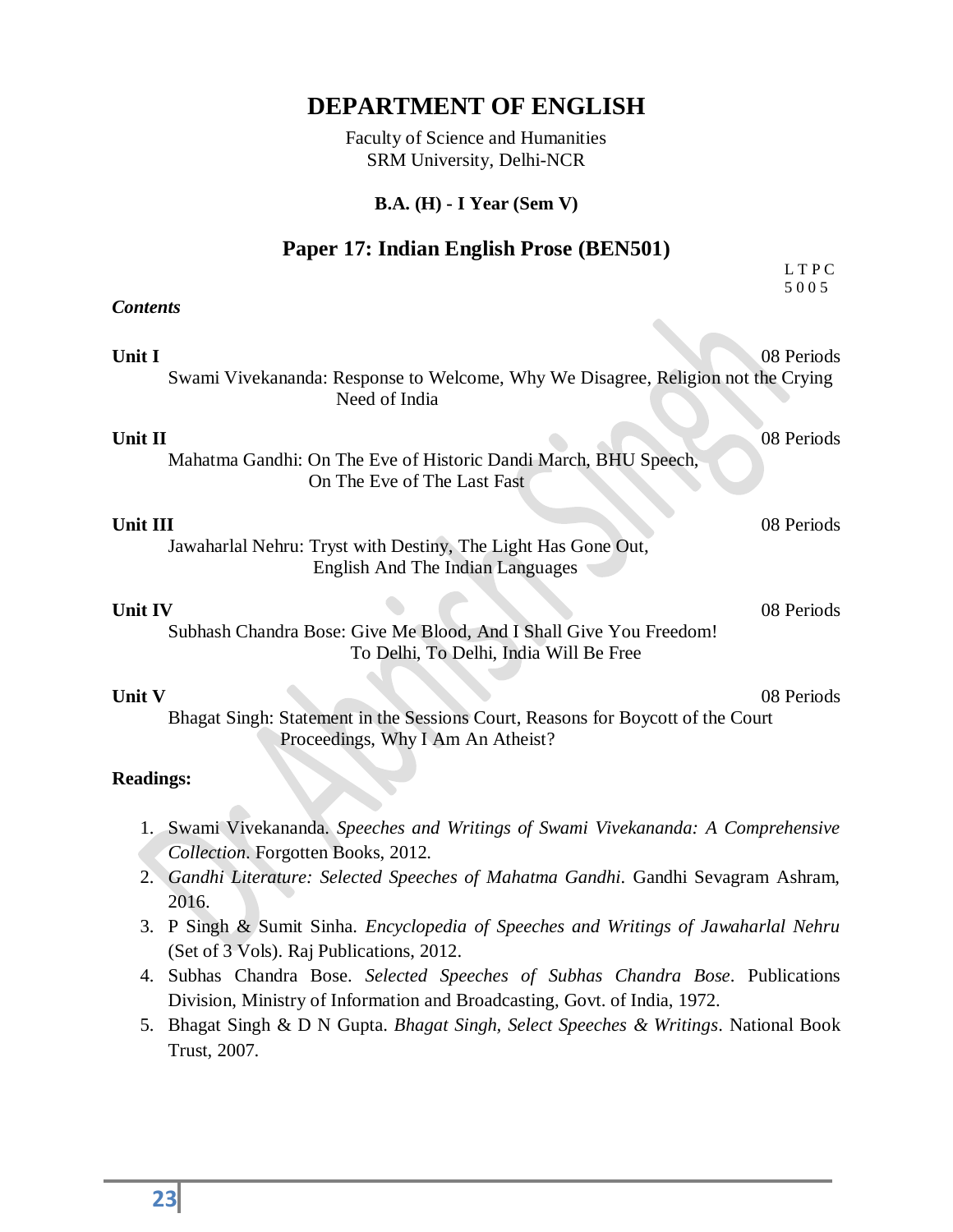Faculty of Science and Humanities SRM University, Delhi-NCR

#### **B.A. (H) - I Year (Sem V)**

#### **Paper 18: Anglo-American Fiction (BEN502)**

|                                                                            | LTPC<br>5005 |
|----------------------------------------------------------------------------|--------------|
| <b>Contents</b>                                                            |              |
| Unit I<br>William Faulkner: Dry September (Detailed Study)                 | 08 Periods   |
| Unit II<br>Ernest Hemingway: The Old Man and the Sea (Detailed Study)      | 08 Periods   |
| Unit III<br>Somerset Maugham: The Door of Opportunity (Non-detailed Study) | 08 Periods   |
| <b>Unit IV</b><br>John Updike: Density and Doubt (Non-detailed Study)      | 08 Periods   |
| Unit V<br>John Cheever: The Swimmer (Non-detailed Study)                   | 08 Periods   |

- 1. William Faulkner. *A Rose for Emily and Other Stories*. Random House, 2012.
- 2. Ernest Hemingway. *The Old Man and the Sea*. RHUK, 1994.
- 3. W Somerset Maugham. *Short Stories*. RHUK, 1994.
- 4. John Updike (Author) & Christopher Carduff (Editor). *John Updike: Collected Early Stories*. Library of America, 2013.
- 5. John Cheever. *Collected Stories*. Vintage Classics, 1990.
- 6. Krishna Sen & Ashok Sengupta. *A Short History of American Literature*. Orient BlackSwan, 2018.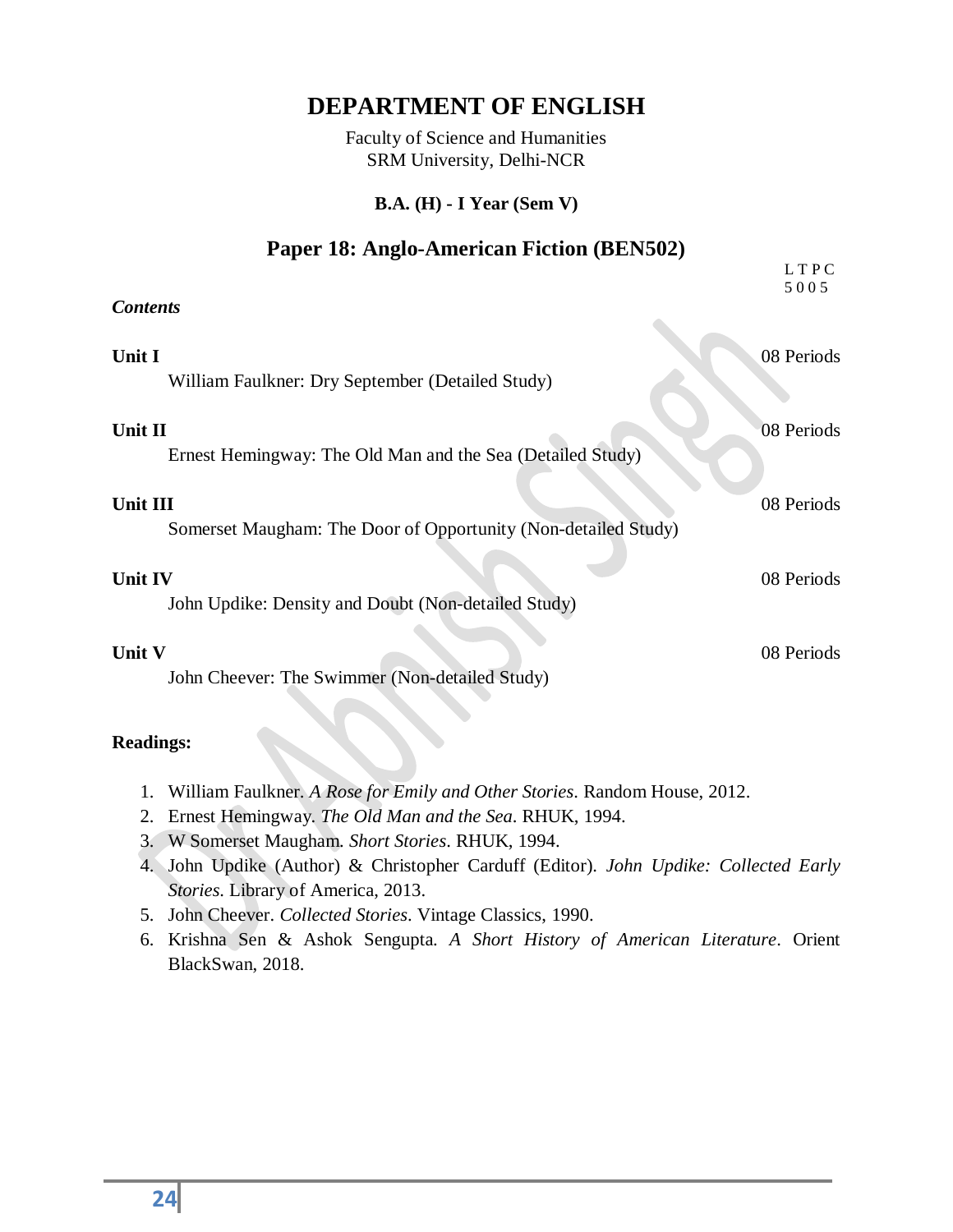Faculty of Science and Humanities SRM University, Delhi-NCR

#### **B.A. (H) - I Year (Sem V)**

#### **Paper 19: Twentieth Century Poetry (BEN503)**

|                                                    | LTPC<br>5005 |
|----------------------------------------------------|--------------|
| <b>Contents</b>                                    |              |
|                                                    |              |
| Unit I                                             | 08 Periods   |
| Langston Hughes: Black Panther                     |              |
| Countee Cullen: Yet do I Marvel                    |              |
| Unit II                                            | 08 Periods   |
| <b>Edward Braithwaite: Prelude</b>                 |              |
| Irving Layton: O Jerusalem                         |              |
| Unit III                                           | 08 Periods   |
| Hilarie Lindsay: The White May Tree                |              |
| Maya Angelou: And Still I Rise                     |              |
| <b>Unit IV</b>                                     | 08 Periods   |
| Sylvia Plath: Daddy                                |              |
| Imamu Amiri Baraka: At the National Black Assembly |              |
| Unit V                                             | 08 Periods   |
| Erica Jong: At the Edge of the Body                |              |
| Paddy Martin: Did The Poet Speak?                  |              |
|                                                    |              |

- 1. Langston Hughes. *The Panther & The Lash*. Vintage Classics, 1992.
- 2. Major Jackson (Editor). *Countee Cullen: Collected Poems*. Library of America, 2013.
- 3. William Stanley Braithwaite. *Selected Poems*. Coward-McCann, 1948.
- 4. Irving Layton. *The Selected Poems of Irving Layton*. New Directions, 1977.
- 5. Maya Angelou. *And Still I Rise: Selected Poems*. Random House Audio, 1996.
- 6. Sylvia Plath. *Sylvia Plath- Selected Poems*. Faber Poetry, 1985.
- 7. Paul Vangelisti (Editor). *Transbluesency: The Selected Poetry of Amiri Baraka/LeRoi Jones (1961-1995)*. Marsilio Publishers, 1995.
- 8. Erica Jong. *Becoming Light: Poems New and Selected*. HarpPeren, 1992.
- 9. John Sturrock (Editor).*The Oxford Guide To Contemporary Writing*. OUP, 1996.
- 10. Dennis Walder. *Post Colonial Literatures In English – History, Language, Theory*. Wiley-Blackwell, 1998.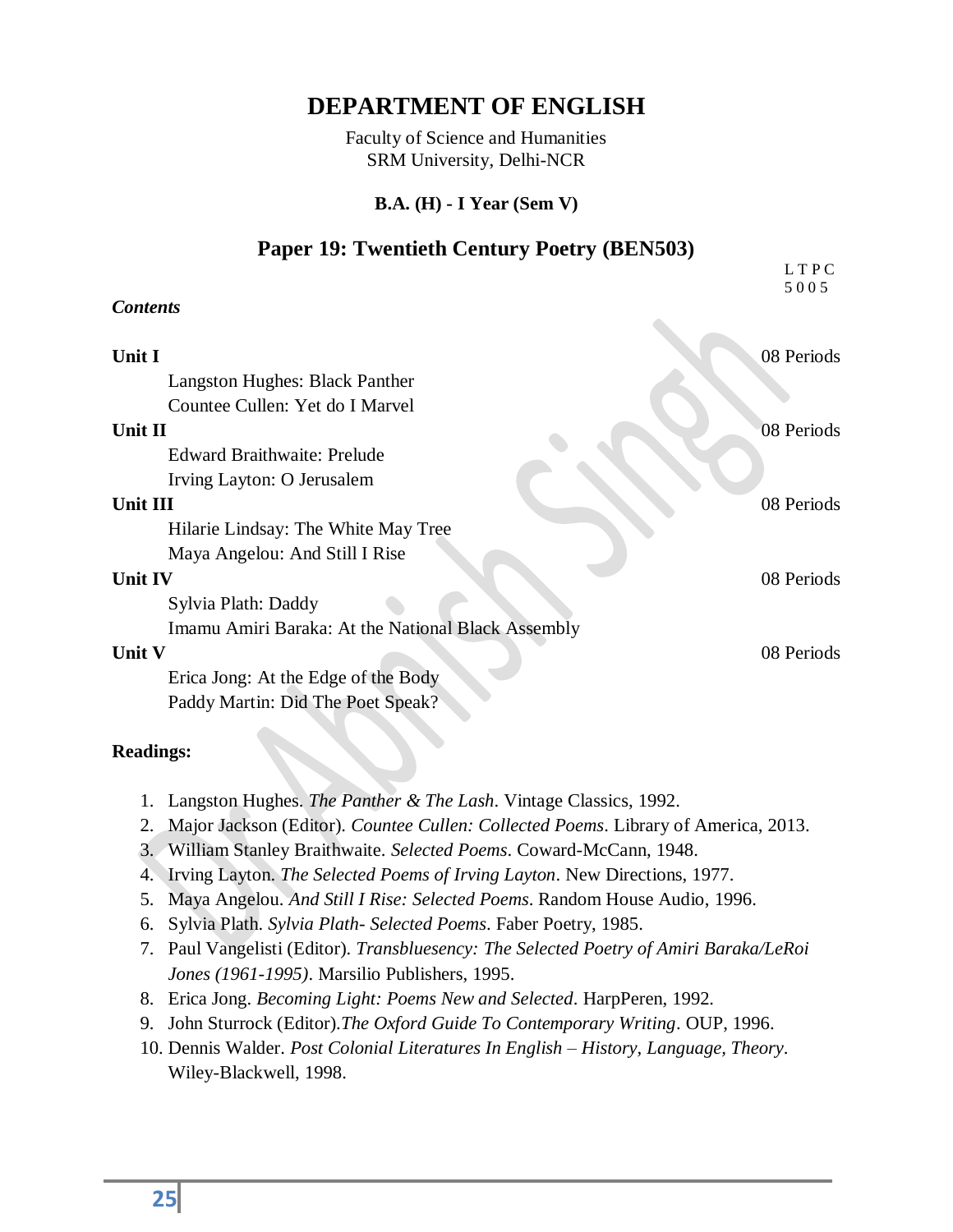Faculty of Science and Humanities SRM University, Delhi-NCR

#### **B.A. (H) - I Year (Sem V)**

#### **Paper 20: Feminist Fiction in English - I (BEN504)**

|                                                                            | LTPC<br>5005 |
|----------------------------------------------------------------------------|--------------|
| <b>Contents</b>                                                            |              |
| Unit I<br>Kate Chopin: The Story of an Hour (Detailed Study)               | 08 Periods   |
| Unit II<br>Katherine Mansfield: Bliss (Detailed Study)                     | 08 Periods   |
| Unit III<br>Charlotte P. Gilman: The Yellow Wallpaper (Non-detailed Study) | 08 Periods   |
| <b>Unit IV</b><br>Willa Cather: Coming Aphrodite (Non-detailed Study)      | 08 Periods   |
| Unit V<br>Mahasweta Devi: Draupadi (Non-detailed Study)                    | 08 Periods   |

- 1. Kate Chopin. *The Story of an Hour* (Tale Blazers). Perfection Learning, 2001.
- 2. Katherine Mansfield. *Bliss and Other Stories*. Trieste Publishing, 2018.
- 3. Charlotte Perkins Gilman. *The Yellow Wallpaper*. Bedford Books, 1998.
- 4. Willa Cather. *Coming, Aphrodite!* Penguin, 1999.
- 5. Mahasweta Devi. *Breast Stories*. Seagull Books, 2014.
- 6. Keeanga-Yamahtta Taylor (Editor). *How We Get Free: Black Feminism and the Combahee River Collective*. Haymarket Books, 2017.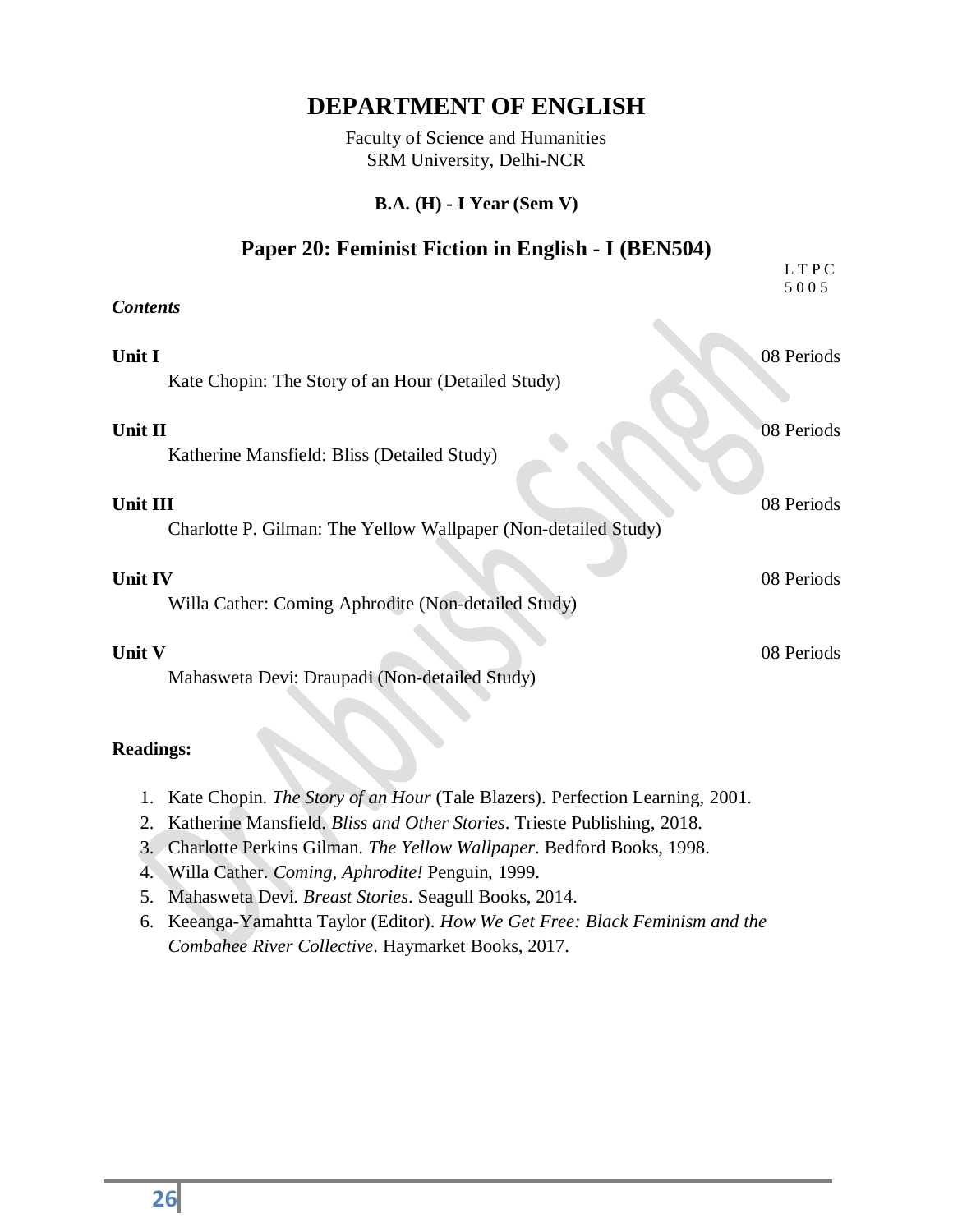Faculty of Science and Humanities SRM University, Delhi-NCR

#### **B.A. (H) - I Year (Sem VI)**

#### **Paper 21: Feminist Fiction in English - II (BEN601)**

|                                                                    | LTPC<br>5005 |
|--------------------------------------------------------------------|--------------|
| <b>Contents</b>                                                    |              |
| Unit I<br>Simone de Beauvoir: She Came to Stay (Detailed Study)    | 08 Periods   |
| Unit II<br>Virginia Woolf: Mrs Dalloway (Detailed Study)           | 08 Periods   |
| Unit III<br>Sylvia Plath: The Bell Jar (Non-detailed Study)        | 08 Periods   |
| <b>Unit IV</b><br>Joanna Russ: The Female Man (Non-detailed Study) | 08 Periods   |
| Unit IV<br>Laurie Halse Anderson: Speak (Non-detailed Study)       | 08 Periods   |
| <b>Readings:</b>                                                   |              |

- 1. Simone de Beauvoir. *She Came to Stay*. Harper Perennial Modern Classics, 2006.
- 2. Virginia Woolf. *Mrs. Dalloway*. Maple Press, 2018.
- 3. Sylvia Plath. *The Bell Jar*. Adarsh Books Pvt. Ltd, 2012.
- 4. Joanna Russ. *The Female Man*. Orion Publishing Group, 2010.
- 5. Laurie Halse Anderson. *Speak*. Square Fish, 2011.
- 6. Chimamanda Ngozi Adichie. *We Should All Be Feminists*. Fourth Estate, 2014.
- 7. Estelle Freedman. *The Essential Feminist Reader*. Modern Library, 2007.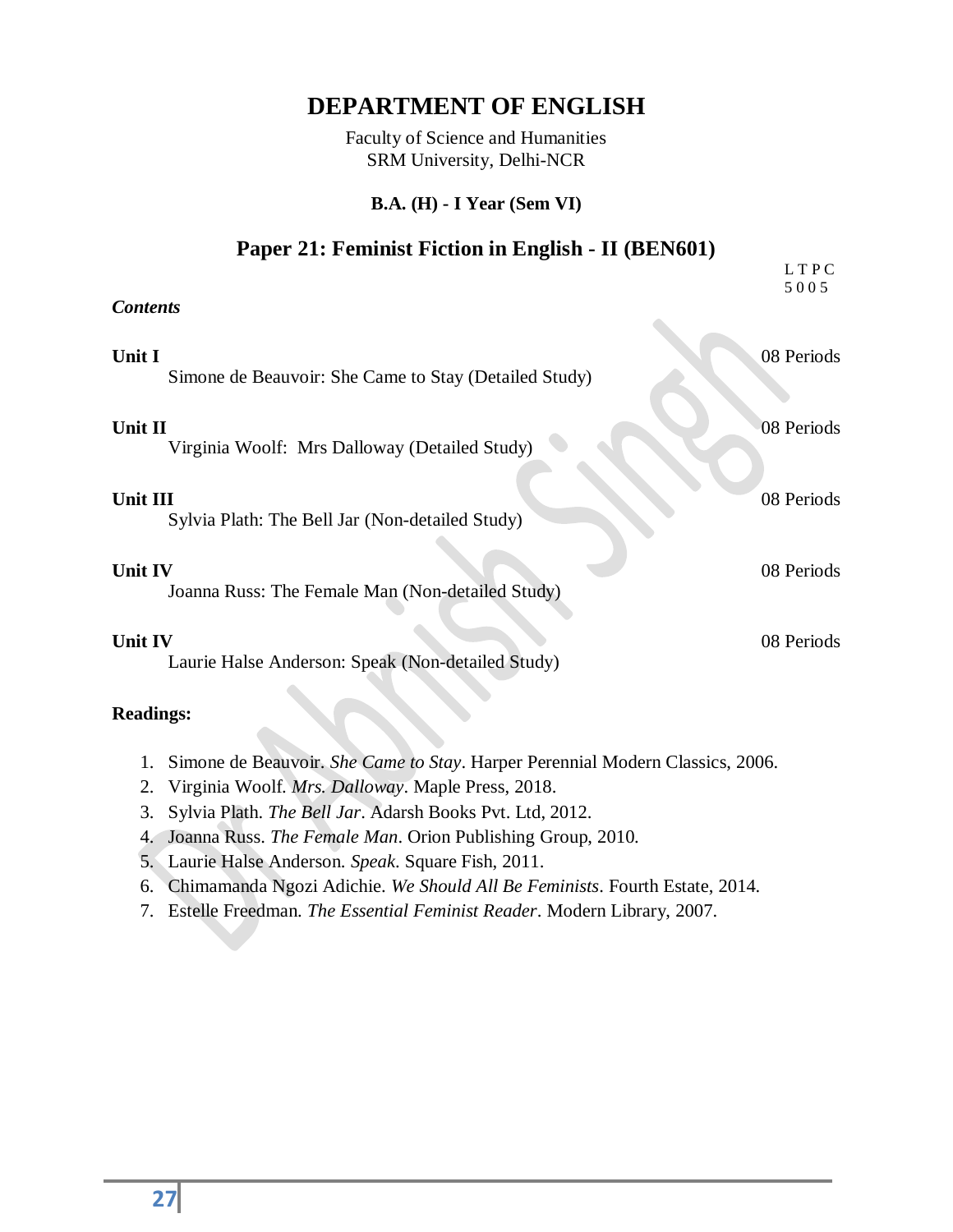Faculty of Science and Humanities SRM University, Delhi-NCR

#### **B.A. (H) - I Year (Sem VI)**

#### **Paper 22: Post-modern Poetry (BEN602)**

|                                                                                          | LTPC<br>5005 |
|------------------------------------------------------------------------------------------|--------------|
| <b>Contents</b>                                                                          |              |
| Unit I<br>T. S. Eliot: The Hollow Man<br>W. H. Auden: In Memory of W B Yeats             | 08 Periods   |
| Unit II<br>Dylan Thomas: Fern Hill<br>Philip Larkin: Church Going                        | 08 Periods   |
| Unit III<br>Ted Hughes: Crow Alights<br>Seamus Heaney: The Railway Children              | 08 Periods   |
| <b>Unit IV</b><br>Derek Mahon: After the Titanic<br>Paul Muldoon: The Grand Conversation | 08 Periods   |
| Unit V<br><b>Charles Tomlinson: Autumn</b><br>Carol Ann Duffy: Prayer                    | 08 Periods   |

- 1. Michael Herbert. *Selected Poems of T S Eliot*. York Notes Advanced, 2000.
- 2. W. H. Auden. *Collected Poems*. Vintage International, 1991.
- 3. Dylan Thomas. Fern Hill. Phoenix, 1995.
- 4. Philip Larkin (Author) & Anthony Thwaite (Editor). Collected Poems. Farrar, Straus and Giroux, 2004.
- 5. Ted Hughes. The Thought Fox: Collected Animal Poems (Vol 4). Faber, 1995.
- 6. Seamus Heaney. Selected Poems 1988-2013. Farrar, Straus and Giroux, 2014.
- 7. Derek Mahon. Derek Mahon: Selected Poems. Penguin, 1992.
- 8. Paul Muldoon. Paul Muldoon: Selected Poems 1968–2014. Faber & Faber, 2017.
- 9. Charles Tomlinson. Charles Tomlinson- Selected Poems: 1955-97. Oxford Poets, 1997.
- 10. Carol Ann Duffy. Selected Poems of Carol Ann Duffy: York Notes Advanced. Longman, 2005.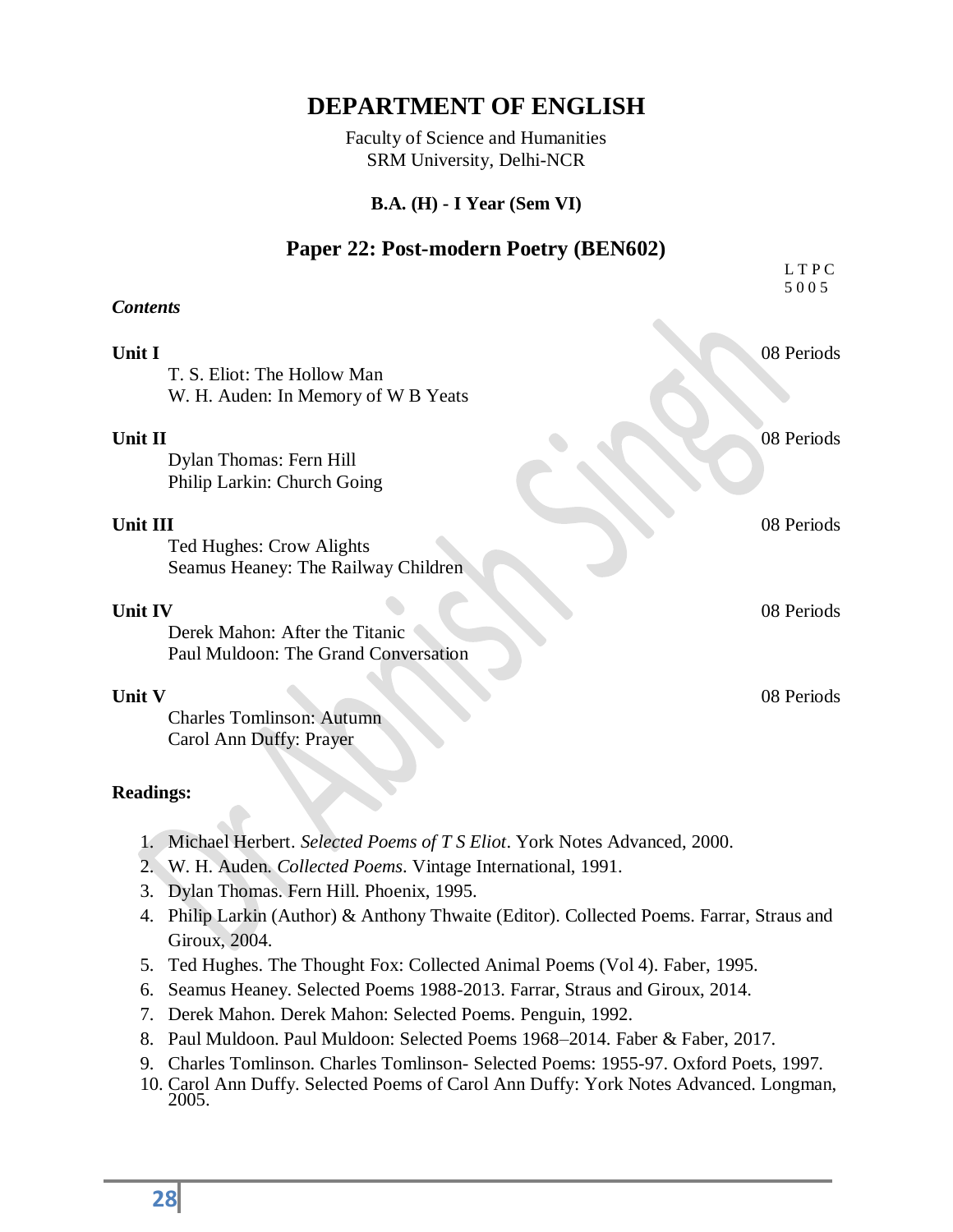Faculty of Science and Humanities SRM University, Delhi-NCR

#### **B.A. (H) - I Year (Sem VI)**

#### **Paper 23: Post-modern Fiction (BEN603)**

|                                                                               | LTPC<br>5005 |
|-------------------------------------------------------------------------------|--------------|
| <b>Contents</b>                                                               |              |
| Unit I<br>William Golding: Lord of the Flies (Detailed Study)                 | 08 Periods   |
| Unit II<br>Anthony Burgess: A Clockwork Orange (Detailed Study)               | 08 Periods   |
| Unit III<br>Muriel Spark: The Prime of Miss Jean Brodie (Non-detailed Study)  | 08 Periods   |
| Unit IV<br>Iris Murdoch: The Sea, the Sea (Non-detailed Study)                | 08 Periods   |
| <b>Unit V</b><br>James Kelman: How Late it Was, How Late (Non-detailed Study) | 08 Periods   |

- 1. William Golding. *Lord of the Flies*. Faber Essentials, 2000.
- 2. Anthony Burgess. *A Clockwork Orange*. Penguin Modern Classics, 2000.
- 3. Muriel Spark. *The Prime of Miss Jean Brodie*. Penguin UK, 2000.
- 4. Iris Murdoch. *The Sea, the Sea*. Vintage Classics, 1999.
- 5. James Kelman. *How Late it Was, How Late*. Vintage Classics, 1995.
- 6. Brian McHale. *Postmodernist Fiction*. Routledge, 2003.
- 7. Brian McHale, Len Platt. *The Cambridge History of Postmodern Literature*. Cambridge University Press, 2016.
- 8. Linda Hutcheon. *Poetics of Postmodernism: History, Theory, Fiction*. Routledge, 2003.